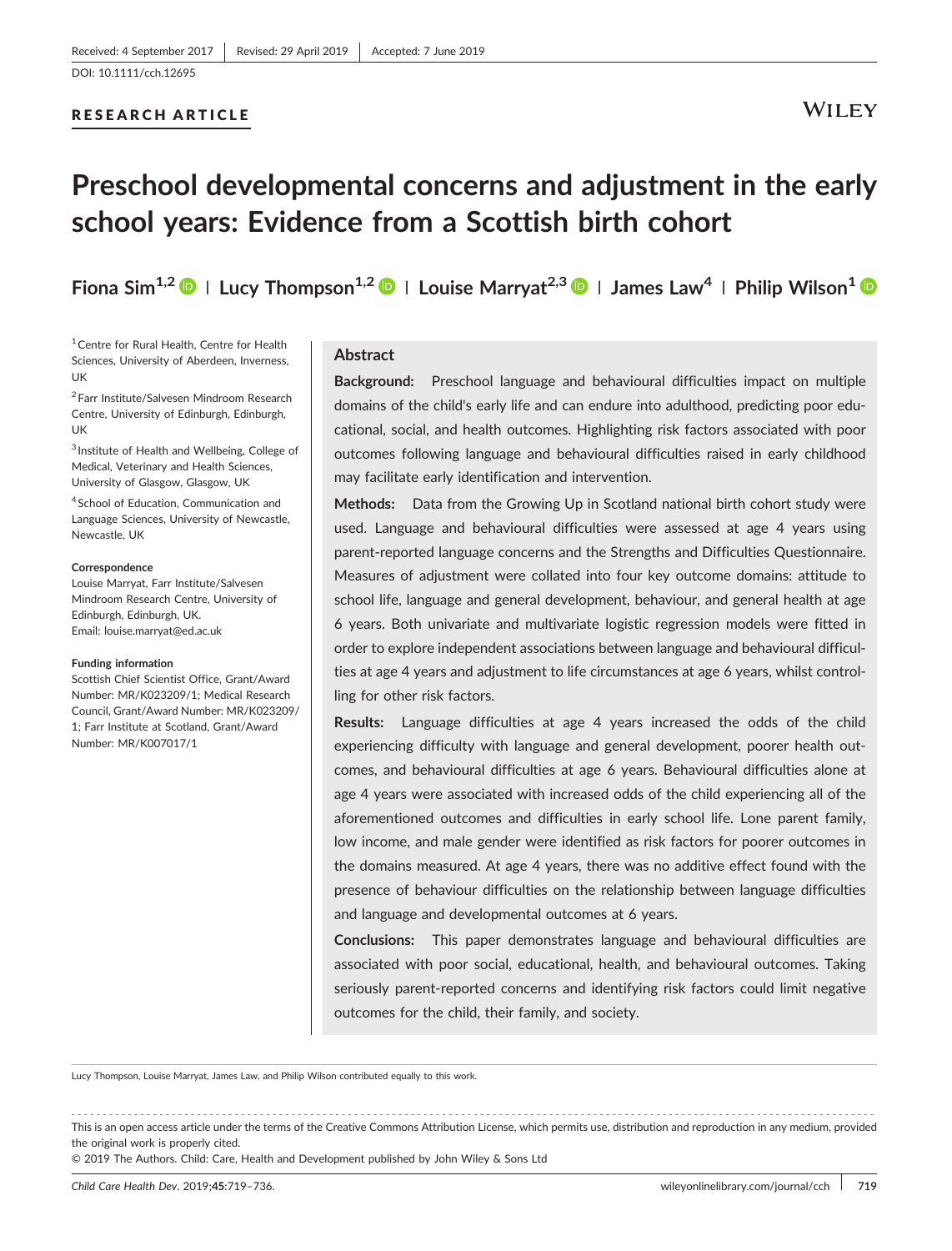**720 IXA/TT IT V/** 

#### **KEYWORDS**

behaviour, child development, language delay

### **1** | **INTRODUCTION**

The transition from preschool to primary education is rich in opportunities for the developing child; however, depending on developmental progression and resilience factors, it can also be fraught with challenges (Commodari, 2013; Vernon‐Feagans, Willoughby, & Garrett‐Peters, 2016). Increasingly, we are becoming aware of the potential risk and protective factors experienced in early life, which determine the strength of a child's internal foundations on which they build their experiences of and interactions with the outside world (Shonkoff, Richter, van der Gaag, & Bhutta, 2012). Protective factors such as relationship happiness, community engagement, daily parent–child interaction (McDonald, Kehler, Bayrampour, Fraser-Lee, & Tough, 2016), and better health (Holliday, Cimetta, Cutshaw, Yaden, & Marx, 2014) and risk factors such as child exposure to problematic housing and disadvantaged neighbourhoods (Coulton, Richter, Kim, Fischer, & Cho, 2016), child's suboptimal health, male gender, and coming from a family with low income (Janus & Duku, 2007) have all been shown to contribute to the preschool child's readiness for transition into formal education.

Despite the lack of formal recommendations on developmental screening, the evidence base surrounding the developmental, socioemotional, and behavioural screening of preschoolers has grown in recent years and suggests that parent‐report population‐based screening of preschool‐aged children identifies between 3% and 18% (Barbarin, 2007; Sim et al., 2013) of children in need of support who may not otherwise be identified until school entry or beyond. Recent populationbased studies using the Strengths and Difficulties Questionnaire (SDQ) estimate the prevalence of preschool emotional and behavioural difficulties as measured by an abnormal total difficulties score at around 5–8% (Elberling, Linneberg, Olsen, Goodman, & Skovgaard, 2010; Fuchs, Klein, Otto, & von Klitzing, 2013; Sveen, Berg‐Nielsen, Lydersen, & Wichstrøm, 2013; Wlodarczyk et al., 2016). The Growing Up in Scotland (GUS) study found that at school entry, boys were more likely to have problems with hyperactivity/inattention (as rated by parents on the SDQ) than girls, and 22% of boys had an abnormal or borderline score, compared with 15% of girls (Barry et al., 2015; Bradshaw, 2010).

Neurodevelopmental screening at preschool age is, however, a complex process and subject to frequent errors. Factors such as definition of delay/disorder being measured, age of child at assessment, the reliability, and sensitivity of the assessment tool will affect the rate of positive screen results (Campbell, 1995; Keenan, Shaw, Walsh, Delliquadri, & Giovannelli, 1997). The SDQ used in the current study has been found to have satisfactory reliability, in both childhood and preschool samples, with scores above the 90th centile predicting a substantially raised probability of independently diagnosed psychiatric disorders in children (Croft, 2015; Goodman, 2001). It is not, however, a diagnostic tool. There is yet to be a consensus reached as to whether a categorical or dimensional approach is more appropriate for

# Key messages

- Preschool language or behaviour concerns are associated with language, general development, school life, health, and behavioural concerns in the early school years.
- There is no additive effect of having both language and behaviour concerns on later developmental problems.
- For preschool children with language or behaviour concerns: lone parent families, low income, and male gender are associated with increased risk of poorer outcomes in the early school years.

screening within this age group, and recent research, based solely on language development, has advocated a move from traditional screening models to a combined model assessing both risk and performance on screening tools (Law, Rush, Anandan, Cox, & Wood, 2012). One framework for conceptualising preschool child and family risk, groups factors in terms of their "proximity" to the child (Bronfenbrenner, 1979). This model proposes five systems that exert interconnected influences upon the developing child: the microsystem (immediate environment), the mesosystem (connections between immediate environments), the exosystem (Indirect environment), the macrosystem (social and cultural values), and finally the chronosystem (environmental changes over time). Preschool risk factors spanning these categories, such as negative, inconsistent parenting behaviour, maternal stress, and high levels of family adversity, have been shown to be associated with the emergence and persistence of psychopathology into school age (Campbell, 1995). Predictors of poorer language skills in childhood can also be found across the ecological model, including male gender, ethnic minority status, previous low language ability, emotional development, and low parental education, Zubrick, Taylor & Christensen,2015; Wallace et al., 2015).

The current study moves towards exploring the impact of language and behavioural difficulties reported by parents in the preschool period on later developmental outcomes; in particular, we explore whether children with parent-reported language or behavioural difficulties at age 4 years are more likely than peers without such concerns reported to struggle with life circumstances at age 6 years and what impact risk factors have on the relationship between early parental concerns and later outcomes. Taking inspiration from Ecological Systems theory, we include child (gender), micro (single parent status, maternal age at child's birth), and macrosystem (household income level, ethnicity) risk factors in our analysis (Carter et al., 2010; Elberling et al., 2010; Jusiene, Breidokiene, & Pakalniskiene, 2015; Proctor, Vosler, & Murty, 1992; Sourander, 2001).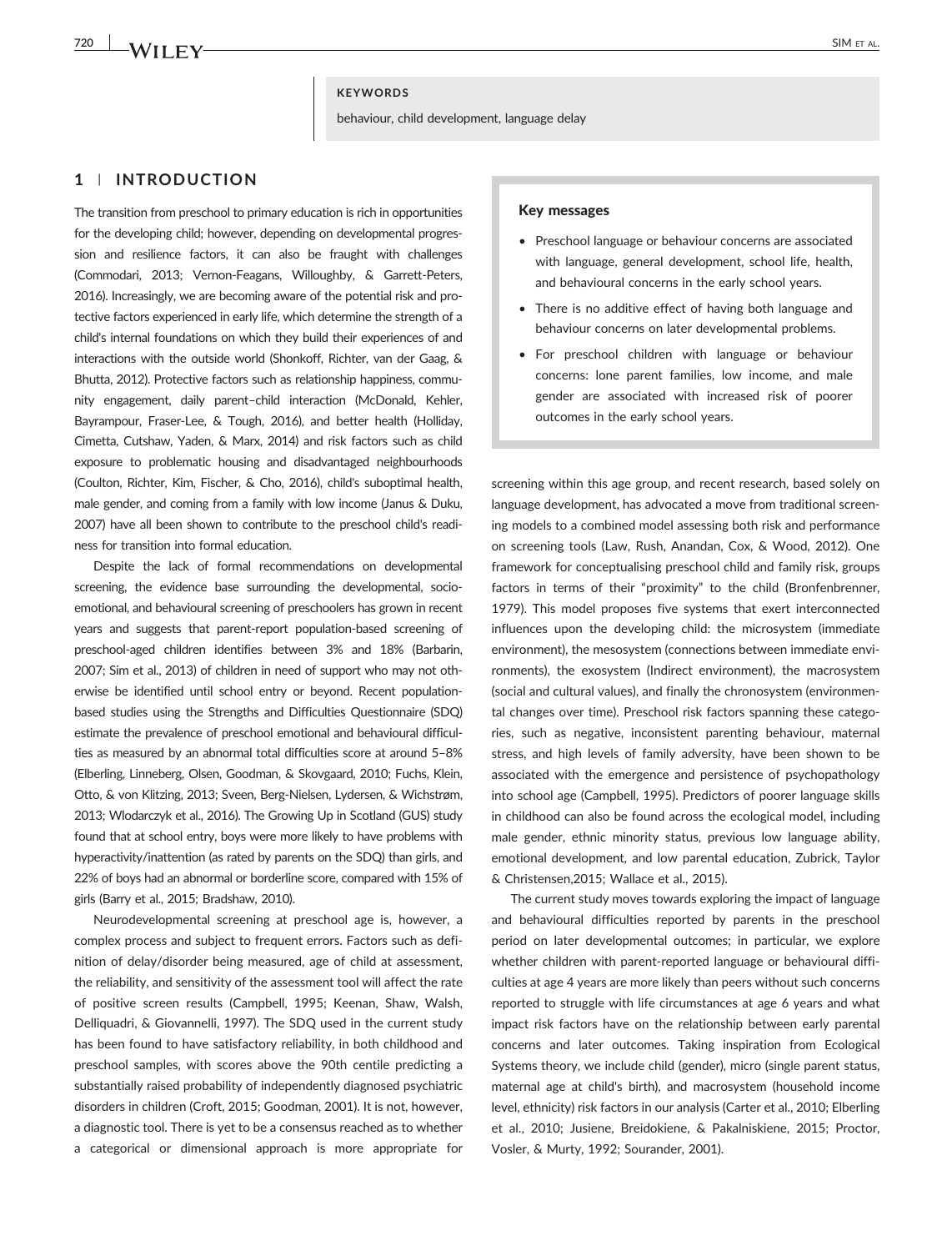**SIM ET AL.** *N* **I I F V I F V I F V I F V I F V** 

There is debate over the merits of a community-centric (Dockett & Perry, 2013) versus a child‐centric (Pagani & Fitzpatrick, 2014) approach to school readiness; for the purpose of this research, we will focus on the latter. Child‐centred indicators of school readiness are centred upon the child exhibiting the academic, social–emotional and behavioural competence to perform and engage successfully in the academic settings characteristic of formal schooling (Claessens, Duncan, & Engel, 2009). It is logical therefore that we employ each of these dimensions in our evaluation of the preschool child's development and capacity to progress through schooling.

# **2** | **METHODS**

Data from the GUS national birth cohort study were used (Hall & Elliman, 2006). Language and behavioural difficulties were assessed at age 4 years using parent‐reported concerns and the SDQ (Goodman, 2001). Measures of adjustment to life circumstances at age 6 years were collated into four key outcome domains: attitude to school life, language and general development, behaviour, and general health. Both univariate and multivariate logistic regression models were fitted in order to explore independent associations between language and behavioural difficulties at age 4 years and adjustment to life circumstances at age 6 years, whilst controlling for other contributing risk factors.

#### **2.1** | **The sample**

The cohort was designed to reflect Scottish population demographics and was derived from those families in receipt of a universal child benefit (97% of the Scottish population at the time of sampling). Data remained unweighted for this analysis because the purpose was not to produce a prevalence estimate but to report on relationships between actual data gathered; research has demonstrated that selective attrition has a very limited effect on regression models such as this (Wolke et al., 2009).

Data covering two separate periods from within the Child cohort of the GUS study were used: Data for 2,500 children aged 3–4 years (GUS Sweep 2 2006/7, average age 46 months at Sweep 2 interview, 88% of original Child cohort [*n* = 2,858]) were combined with follow‐up data for children in their first year of school (*n* = 2,200). Due to differences in dates of birth and consequent eligibility to start school, the first year of school for the sample fell across two sweeps of data collection. The majority of children were in their first year of school during Sweep 4 of data collection, which took place in 2008/9 (average age 70 months at Sweep 4 interview). These data were supplemented for children that started school the previous year with data from Sweep 3 (average age 59 months at interview). Identical data were collected for children in their first year of school at both Sweep 3 and Sweep 4. More detail about the sample can be found in the Sweep 2 User Guide (Bradshaw et al., n.d.).

#### **2.2** | **Predictor variables age 4 years**

Measures of the child's social, emotional, and behavioural difficulties were collected through the use of the parent‐rated SDQ (4‐ to 16‐year‐old

version; Goodman, 1997). It comprises 25 statements, which the informant marks as "very true," "somewhat true," or "not at all true" of the child. The 25 statements are divided into positive and negative attributes; the four negative scales used in this study include conduct problems, hyperactivity/inattention, peer relationship problems, and emotional symptoms. Combination of the four negative scales yields a total difficulties score, which gives an overall quantitative assessment of the child's mental well-being (Sim et al., 2013). The threshold for the "abnormal" range on the total difficulties score should equate to the 90th centile of the 4‐ to 17‐year‐old U.K. population. For the purpose of this analysis, normal/abnormal cut‐off scores for all SDQ subscales were derived from the 4‐ to 17‐year‐old four‐band classification system (Meltzer, Gatward, Goodman, & Ford, 2003): close to average and slightly raised categories are merged to create a "normal" category and high and very high categories are merged to create an "abnormal" category, which corresponds to the most symptomatic 10% of the population.

The child's language difficulties were measured using one "umbrella" variable identified through cross‐tabulation to determine overlap between cases from the original four‐item questionnaire: concerns about child's language development, child's language developing slowly, hard for child to understand people, and other concerns relating to child's language development. Further details of variables used can be found in Appendix A.

#### **2.3** | **Outcome variables age 6 years**

Sixty-seven parent-reported, child-centred outcome variables were selected for inclusion in the first stage of data analysis based on previous evidence in the field. These variables were individually crosstabulated with each of the age 4 years difficulties groups: language difficulties, behavioural difficulties, language and behaviour difficulties, and no difficulties (Appendix B). Based on the results of this analysis, 44 variables (*p* < .05) were selected for inclusion in regression analysis. This number was further reduced to 23 variables (*p* < .05) following results from univariate regression analysis. These 23 variables were then assigned into four domains: school life, language and general development, behaviour, and health (Table 1). Variable assignment domains were supported by a principle components factor analysis (Appendix C).

#### **2.4** | **Research questions**

- 1. Are parental concerns raised regarding language difficulties, behavioural difficulties, or both at age 4 years associated with increased odds of a child experiencing difficulties in school life, language and general development, behaviour, and health at age 6 years compared with typically developing peers?
- 2. Are the odds of poorer outcomes in the areas of school life, language and general development, behaviour ,and health at age 6 years higher for those children with parent‐reported concerns about both language and behaviour difficulties at age 4 years, than for children with language or behavioural difficulties alone?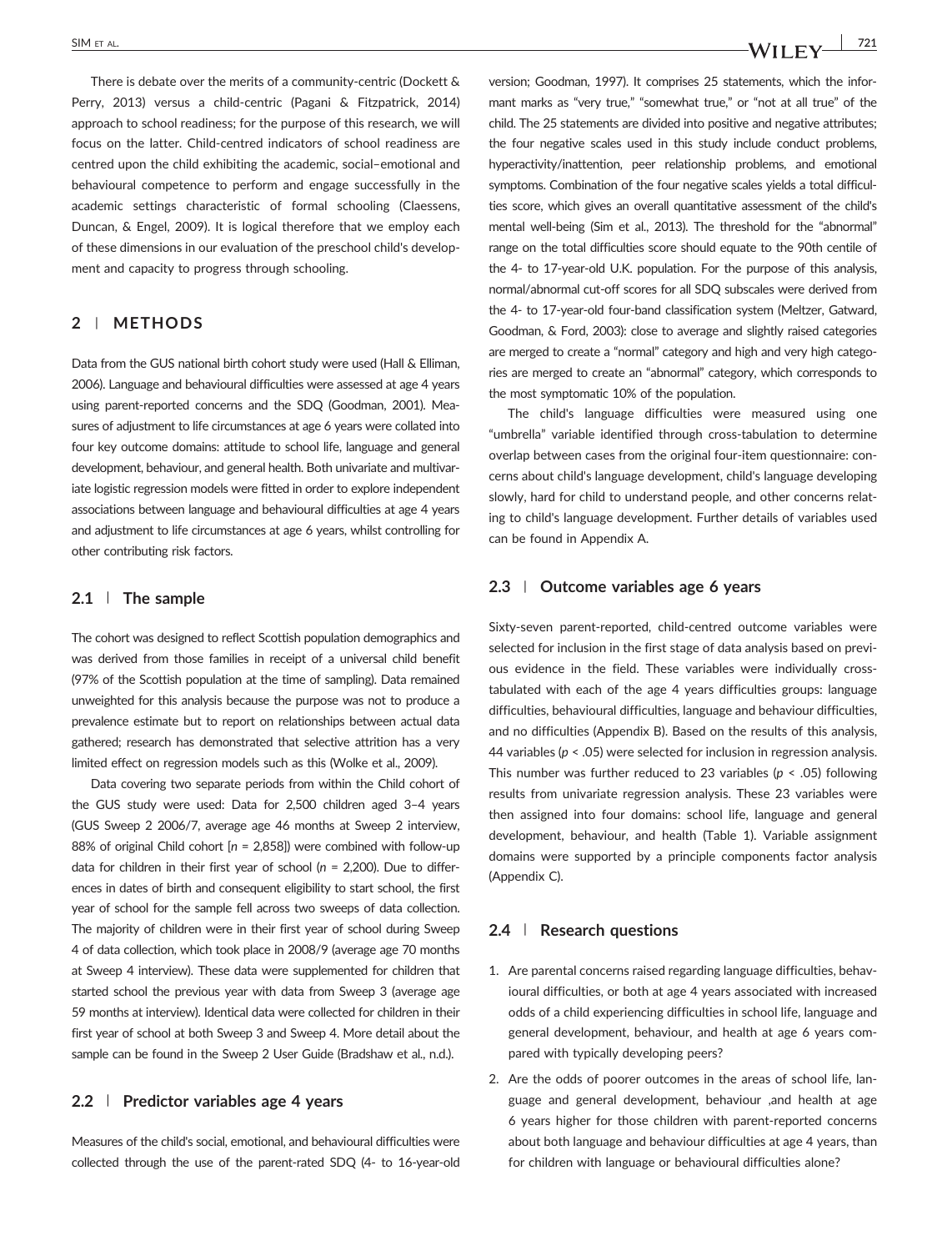| <b>Behaviour</b>                                   | Language and development                    | <b>School life</b>                 | <b>Health</b>                                     |
|----------------------------------------------------|---------------------------------------------|------------------------------------|---------------------------------------------------|
| General behaviour                                  | Concerns re child's language<br>development | Child reluctant to go to<br>school | Child's general health                            |
| Behaviour towards others                           | Child pronounces words poorly               | Child complains about<br>school    | Child has new longstanding illness/<br>disability |
| Child has emotional or behavioural<br>difficulties | Hard for people to understand child         |                                    | SDQ emotional symptoms score                      |
| SDQ conduct problems score                         | Childs language developing slowly           |                                    | SDQ peer problems score                           |
| SDQ total difficulties score category              | Child has additional support needs          |                                    | Child stutters                                    |
| SDQ hyperactivity score category                   | Child does not understand people            |                                    |                                                   |
| Concerns re: child general development             | Child does not hear well                    |                                    |                                                   |

*Note*. Detail of the formation of these groups is contained in Appendix C. Abbreviations: SDQ, Strengths and Difficulties Questionnaire.

3. How does the child's sex, maternal age at child's birth, single parent status, ethnicity, and household income level impact upon the relationship between the predictor and outcome variables?

#### **2.5** | **Analysis plan**

Each of the 23 outcome variables were fitted into individual logistic regression models with the difficulties groups: language difficulties, behavioural difficulties, and an interaction term language\*behavioural difficulties as predictors. The following risk factors were also included in each regression model: child sex, maternal age at time of child's birth, single parent status, ethnicity, and equivalised household income (EHI). The process of equivalisation reduces the incomes of larger families and increases the incomes of single people. This equivalised income allows the comparison of living standards between households that vary in size and composition. The adjustment reflects the fact that a family of several people requires a higher income than a single person in order for both households to enjoy a comparable standard of living (Chanfreau and Burchardt, 2008). EHI was selected as the measure of socioeconomic status for the purpose of this analysis as research has shown household income to be more predictive of negative life outcomes than more traditional measures of socio‐economic status such as education or employment (Duncan, Daly, McDonough, & Williams, 2002). Characteristics of the sample are presented in Table 2.

#### **3** | **RESULTS**

Two thousand five hundred children were included in the present analysis. At age 4 years, 408 (16.3%) of this sample had parent-reported language difficulties, 597 (24.1%) had behavioural difficulties, and 161 (6.5%) had both language and behaviour difficulties. For each of the language, behaviour and both difficulties groups, boys made up the majority (68.4% language, 59.8% behaviour, and 70.8% language and behaviour).

The proportion of children identified as having difficulties was greatest in the most economically deprived group (language difficulties

26.6% in EHI 1 and 14.2% in EHI 5, behavioural difficulties 28.8% in EHI 1 and 13.3% in EHI 5, language and behaviour difficulties 29.1% in EHI 1 and 9.3% in EHI 5) and decreased incrementally as income level increased (Table 2).

## **3.1** | **Outcomes following preschool parent‐reported language difficulties**

For those children identified as having language difficulties at age 4 years: the odds, at age 6 years, of having language and developmental difficulties were seven times higher (OR 7.34, 95% CI [5.35, 10.05]), the odds of having health problems were 1.3 times higher (OR 1.31, 95% CI [1.02, 1.67]), and the odds of having behavioural difficulties were 1.6 times higher (OR 1.57, 95% CI [1.21, 2.05]) than their typically developing peers (see Table 3).

### **3.2** | **Outcomes following preschool parental behaviour concerns**

For children identified as having behaviour concerns at age 4 years, the odds of having difficulty adjusting to school life were 1.8 times higher (OR 1.75, 95% CI [1.42, 2.14]), the odds of having language and development problems were 2.4 times higher (OR 2.43, 95% CI [1.84, 3.19]), the odds of having health problems were 1.5 times higher (OR 1.53, 95% CI [1.23, 1.89]), and the odds of having behaviour problems at age 6 years were five times higher (OR 4.80, 95% CI [3.79, 6.10]) than their typically developing peers (see Table 3).

## **3.3** | **Outcomes following interaction of preschool parent‐reported language and behavioural difficulties**

The interaction between language and behavioural difficulties at age 4 years had an odds ratio of 0.5, controlling for language alone and behaviour alone, associated with language and developmental problems at age 6 years (OR .52, 95% CI [0.31, 0.89]), suggesting no additive effect of the two concerns. In addition, male gender was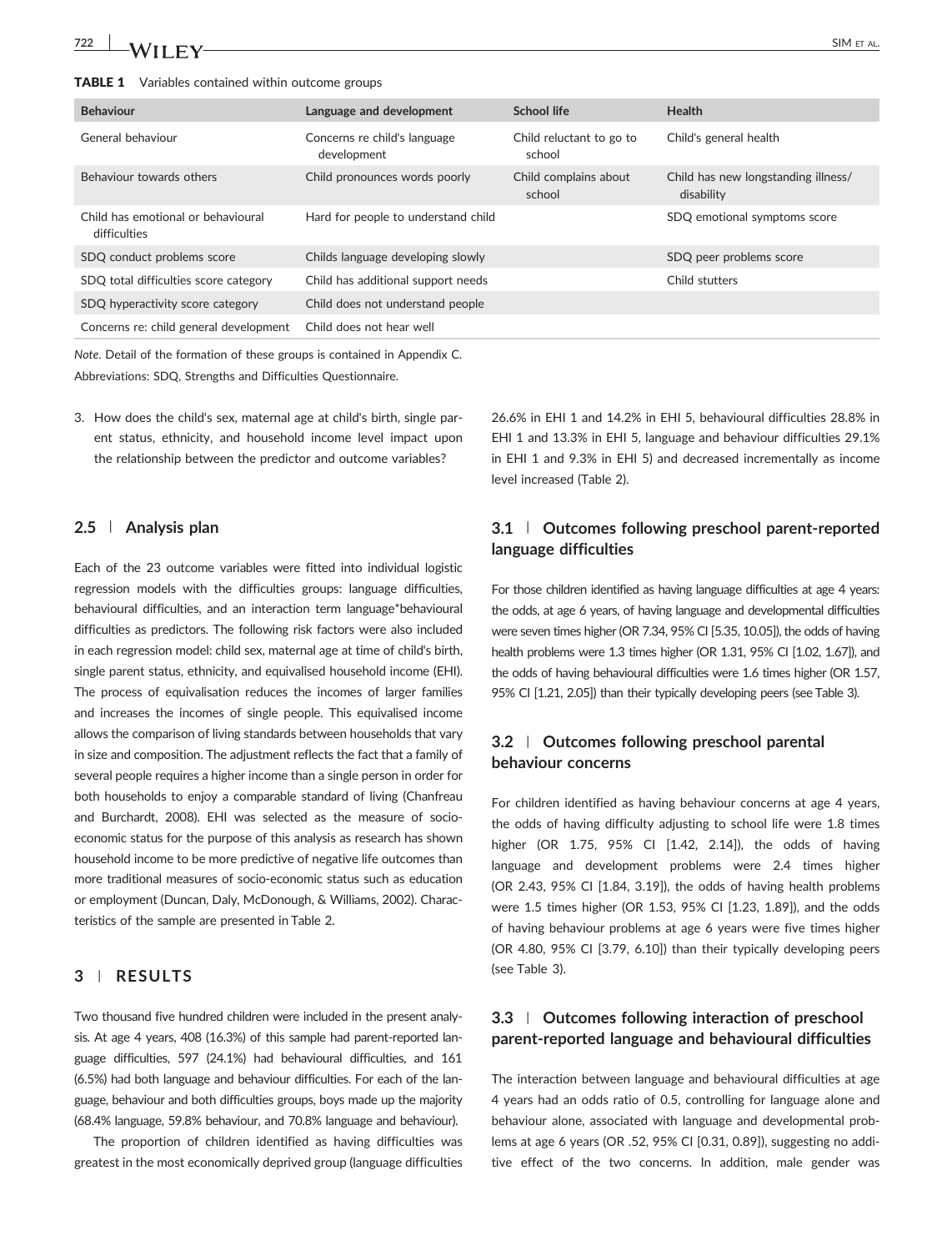|                               |                                                                                                                            | Language difficulties                                        |                                                                    |                                                                  | Behavioural difficulties                                        |                                                                    |                                                                  |                                                              | anguage and behavioural difficulties                               |                                                                    |
|-------------------------------|----------------------------------------------------------------------------------------------------------------------------|--------------------------------------------------------------|--------------------------------------------------------------------|------------------------------------------------------------------|-----------------------------------------------------------------|--------------------------------------------------------------------|------------------------------------------------------------------|--------------------------------------------------------------|--------------------------------------------------------------------|--------------------------------------------------------------------|
|                               |                                                                                                                            | (%)<br><b>Yes N</b>                                          | No N (%)                                                           | Total N (%)                                                      | Yes N (%)                                                       | No N (%)                                                           | Total N (%)                                                      | Yes N $(%)$                                                  | No N (%)                                                           | Total N (%)                                                        |
| Child sex                     | Female                                                                                                                     | 279 (68.4)                                                   | LOO5 (48.1)                                                        | 1.284(51.4)                                                      | 357 (59.8)                                                      | 915 (48.7)                                                         | 1.272(51.4)                                                      | 114 (70.8)                                                   | 1,168 (50.0)                                                       | $1,282$ (51.4)                                                     |
|                               | Male                                                                                                                       | 129 (31.6)                                                   | 1,086 (51.9)                                                       | 1,215(48.6)                                                      | 240 (40.2)                                                      | 964 (51.3)                                                         | .204(48.6)                                                       | 47 (29.2)                                                    | 1,166 (50.0)                                                       | 1,213(48.6)                                                        |
| Maternal age at child's birth | $20-29$ years                                                                                                              | 161 (40.1)                                                   | 794 (38.9)                                                         | 1,276 (52.3)                                                     | 267 (45.9)                                                      | 680 (37.0)                                                         | 947 (39.1)                                                       | 80 (51.0)                                                    | 872 (38.2)                                                         | 952 (39.1)                                                         |
|                               | $30-39$ years                                                                                                              | 201 (50.1)                                                   | 1,075 (52.7)                                                       | 955 (39.1)                                                       | 251 (43.1)                                                      | 1,014 (55.1)                                                       | 1,265 (52.3)                                                     | 61 (38.9)                                                    | 1,214 (53.2)                                                       | 1,275 (52.3)                                                       |
|                               | <20 years                                                                                                                  | 27 (6.7)                                                     | 109 (5.3)                                                          | 136(5.6)                                                         | 54 (9.3)                                                        | 82 (4.5)                                                           | 136 (5.6)                                                        | 14(8.9)                                                      | 122 (5.4)                                                          | 136 (5.6)                                                          |
|                               | 40+ years                                                                                                                  | 12(3)                                                        | 62 (3)                                                             | 74 (3)                                                           | 10(1.7)                                                         | 63 (3.4)                                                           | 73(3)                                                            | 2(1.3)                                                       | 72 (3.2)                                                           | 74 (3.0)                                                           |
| Single parent status          | Yes                                                                                                                        | 302 (74)                                                     | 396 (18.9)                                                         | 1,997 (79.9)                                                     | 443 (74.2)                                                      | 341 (18.1)                                                         | 495 (20)                                                         | 114 (70.8)                                                   | 453 (19.4)                                                         | 1,995 (80.0)                                                       |
|                               | $\frac{1}{2}$                                                                                                              | 106 (26)                                                     | 1,695 (81.1)                                                       | 502 (20.1)                                                       | L54 (25.8)                                                      | 1,538 (81.9)                                                       | 1,981 (80)                                                       | 47 (29.2)                                                    | 1,881 (80.6)                                                       | 500 (20.0)                                                         |
| Ethnicity                     | White                                                                                                                      | 391 (96.1)                                                   | 2,020 (96.7)                                                       | 2,411 (96.6)                                                     | 569 (95.5)                                                      | 1,825 (97.2)                                                       | 2,394 (96.8)                                                     | 154 (95.7)                                                   | 2,254 (96.7)                                                       | 2,408 (96.6)                                                       |
|                               | Other                                                                                                                      | 16(3.9)                                                      | 70 (3.3)                                                           | 86 (3.4)                                                         | 27(4.5)                                                         | 53 (2.8)                                                           | 80 (3.2)                                                         | 7(4.3)                                                       | 78 (3.3)                                                           | 85 (3.4)                                                           |
| Equalised income quintiles    | $4$ (> = £25,000 < £34,167)<br>$3 (> = £16,433 < £25,000)$<br>$2 (> = £9644 < £16,433)$<br>$5 (> = £34,167)$<br>1 (<£9644) | 101 (26.6)<br>95 (25)<br>67 (17.6)<br>63 (16.6)<br>54 (14.2) | 380 (19.5)<br>375 (19.2)<br>375 (19.2)<br>412 (21.1)<br>409 (21.0) | 476 (20.4)<br>475 (20.4)<br>475 (20.4)<br>463 (19.9)<br>442 (19) | l60 (28.8)<br>97 (17.4)<br>99 (17.8)<br>74 (13.3)<br>126 (22.7) | 346 (19.7)<br>375 (21.3)<br>306 (17.4)<br>342 (19.5)<br>389 (22.1) | 466 (20.1)<br>472 (20.4)<br>441 (19.1)<br>472 (20.4)<br>463 (20) | 24 (15.9)<br>44 (29.1)<br>46 (30.5)<br>23 (15.2)<br>14 (9.3) | 452 (20.8)<br>430 (19.7)<br>418 (19.2)<br>449 (20.6)<br>429 (19.7) | 463 (19.9)<br>474 (20.4)<br>475 (20.4)<br>442 (19.0)<br>475 (20.4) |

TABLE 2 Sample characteristics Sweep 2 (age 3-4 years) **TABLE 2** Sample characteristics Sweep 2 (age  $3-4$  years)

Note. Percentages are for columns. *Note*. Percentages are for columns.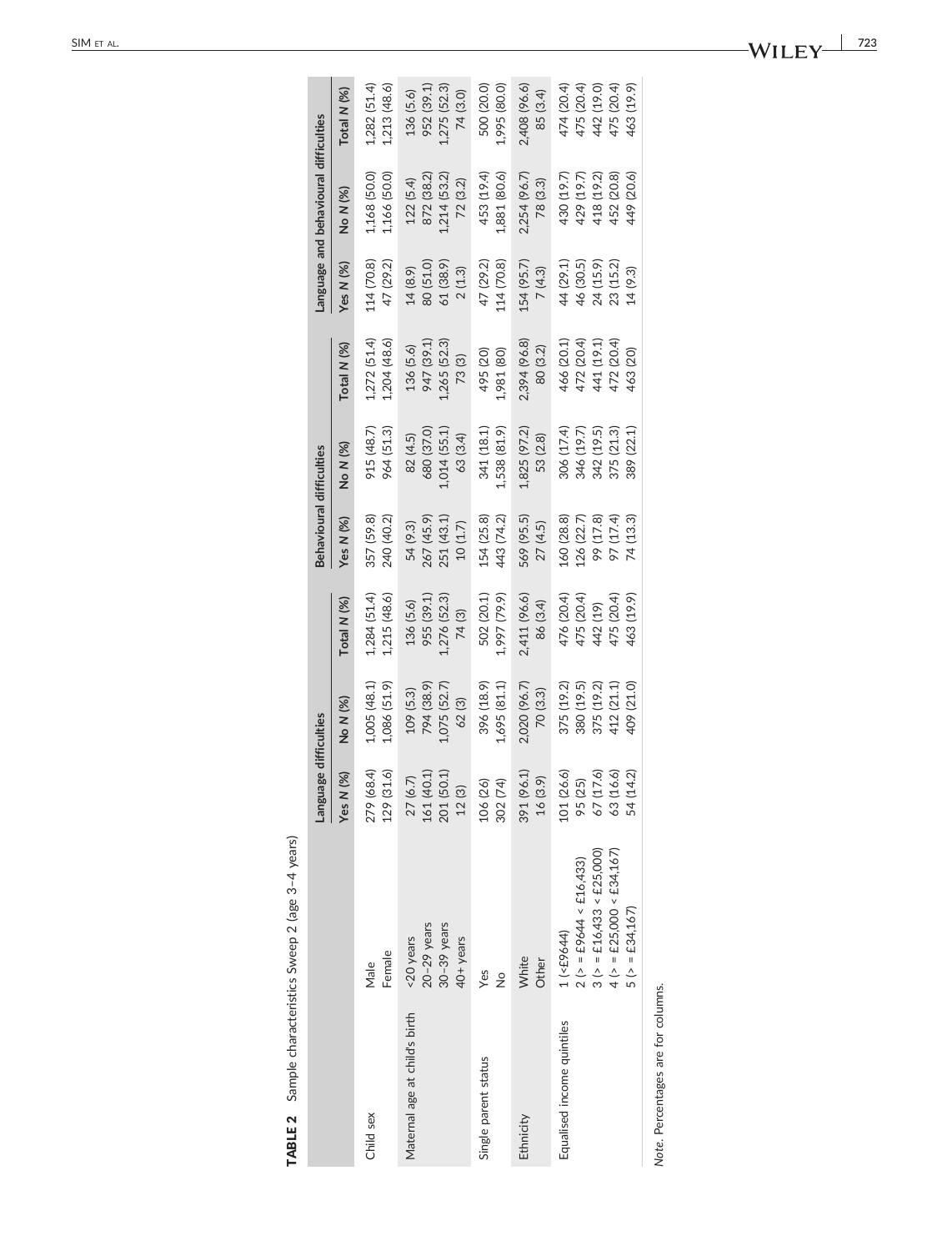**TABLE 3** Logistic regression model of screening variables age 4 years and domain outcome variables age 6 years

|                                |                    | Outcome domains at age 6 years |                          |               |               |              |                  |              |
|--------------------------------|--------------------|--------------------------------|--------------------------|---------------|---------------|--------------|------------------|--------------|
|                                | <b>School life</b> |                                | Language and development |               | <b>Health</b> |              | <b>Behaviour</b> |              |
| Predictor and risk factors     | $Exp\beta$         | 95% CI                         | $Exp\beta$               | 95% CI        | $Exp\beta$    | 95% CI       | $Exp\beta$       | 95% CI       |
| Language difficulties          | <b>NS</b>          |                                | $7.335**$                | [5.35, 10.05] | $1.307*$      | [1.02, 1.67] | $1.571*$         | [1.21, 2.05] |
| <b>Behaviour difficulties</b>  | $1.746**$          | [1.42, 2.14]                   | $2.427**$                | [1.84, 3.19]  | $1.527**$     | [1.23, 1.89] | 4.804**          | [3.79, 6.10] |
| Language behaviour             | <b>NS</b>          |                                | $.521*$                  | [.307, .886]  | <b>NS</b>     |              | <b>NS</b>        |              |
| Child sex                      | <b>NS</b>          |                                | $1.514***$               | [1.21, 1.90]  | <b>NS</b>     |              | <b>NS</b>        |              |
| Single parent status           | $1.563**$          | [1.25, 1.96]                   | $1.330*$                 | [1.01, 1.75]  | <b>NS</b>     |              | <b>NS</b>        |              |
| Equivalised income             |                    |                                |                          |               |               |              |                  |              |
| $1$ (<£9644)                   | <b>NS</b>          |                                | <b>NS</b>                |               | $1.362*$      | [1.02, 1.82] | $2.131**$        | [1.57, 2.90] |
| $2 (= £9644 < £16,433)$        |                    |                                |                          |               | 1.018         |              | 1.428*           | [1.06, 1.92] |
| $3$ ( $>$ = £16,433 < £25,000) |                    |                                |                          |               | 1.133         |              | 1.163            |              |
| $4$ ( $>$ = £25,000 < £34,167) |                    |                                |                          |               | 1.015         |              | 1.142            |              |
| $5 (> = £34,167)$              |                    |                                |                          |               | 1.000         |              | 1.000            |              |

Note. Variables entered into the models: language difficulties, behavioural difficulties, language behaviour difficulties, child sex, maternal age, single parent status, ethnicity, equivalised income quintile.

\**p* < .05. \*\**p* = .00

associated with higher odds of language and developmental problems (OR 1.51, 95% CI [1.21, 1.90]) as was a single parent home (OR 1.33, 95% CI [1.01, 1.75]; Table 3).

This becomes clearer when the interaction between language and behavioural difficulties is entered into the regression model on its own without individual terms for language difficulties and behavioural difficulties. In this case, the odds ratio for the interaction term "language and behaviour" (exp(B) 6.25) is roughly the same as the odds ratio for language difficulties alone (exp(B) 6.83). Of those children who had both language and behavioural difficulties at age 4 years, 61.9% had language and developmental difficulties at age 6 years, closely followed by 57.8% of those with language difficulties alone; of those children who had behavioural difficulties at age 4 years, only 36.9% had language and developmental difficulties at age 6 years. Both of these approaches again support the idea that there is no additive effect of having both language and behavioural difficulties on later developmental problems.

The interaction between language and behaviour difficulties at age 4 years was not significantly associated with any other outcome (school life, health, or behaviour alone) at age 6 years in the multivariable models.

Overall, behavioural difficulties at age 4 years are associated with a wider range of negative outcomes at age 6 years than language difficulties. The strongest associations were found between language difficulties identified at age 4 years and continuing language and developmental problems at age 6 years and behavioural difficulties identified at age 4 years and continuing behavioural difficulties at age 6 years. Surprisingly, no additive effect was found for those children whose parents had concerns relating to both their language and behaviour.

#### **4** | **DISCUSSION**

We sought to find out how children from a population cohort with parent‐reported language or behavioural difficulties identified at preschool age were adjusting to life circumstances at a 2‐year follow‐up and explore the impact of contextual risk factors on these relationships.

Our study found that children with parent‐reported behavioural difficulties at age 4 years demonstrated poorer adjustment in more domains at age 6 years than their typically developing peers than those children identified as having language difficulties at age 4 years. Single parent status, male sex, and level of deprivation were all associated with higher odds of poor outcomes. The risk factors associated with poor adjustment to life circumstances identified in this study are consistent with many studies conducted in this field (Elberling et al., 2016; Eun, Lee, & Kim, 2014; Lavigne et al., 1996).

Children with parent‐reported behaviour concerns at age 4 years were more likely to have difficulty adjusting to school life, to have language and developmental difficulties, to have health problems, and more likely to have behaviour problems at age 6 years than their typically developing peers. These findings support an emerging literature on conduct and oppositional disorders, which illustrate that early indicators of these disorders persist from preschool age into later childhood and adulthood (Lahey, Loeber, Quay, Frick, & Grimm, 1992; Wilson et al., 2012). Given that much research supports the disparity in behavioural outcomes between boys and girls (Fuchs et al., 2013; Klein, Otto, Fuchs, Reibiger, & von Klitzing, 2015), it was surprising that our research did not identify gender as a mediator between behavioural difficulties at age 4 years and continuing concerns about behaviour at age 6 years. There are, however, more boys (60%) than girls (40%) in the behavioural difficulties group, perhaps this finding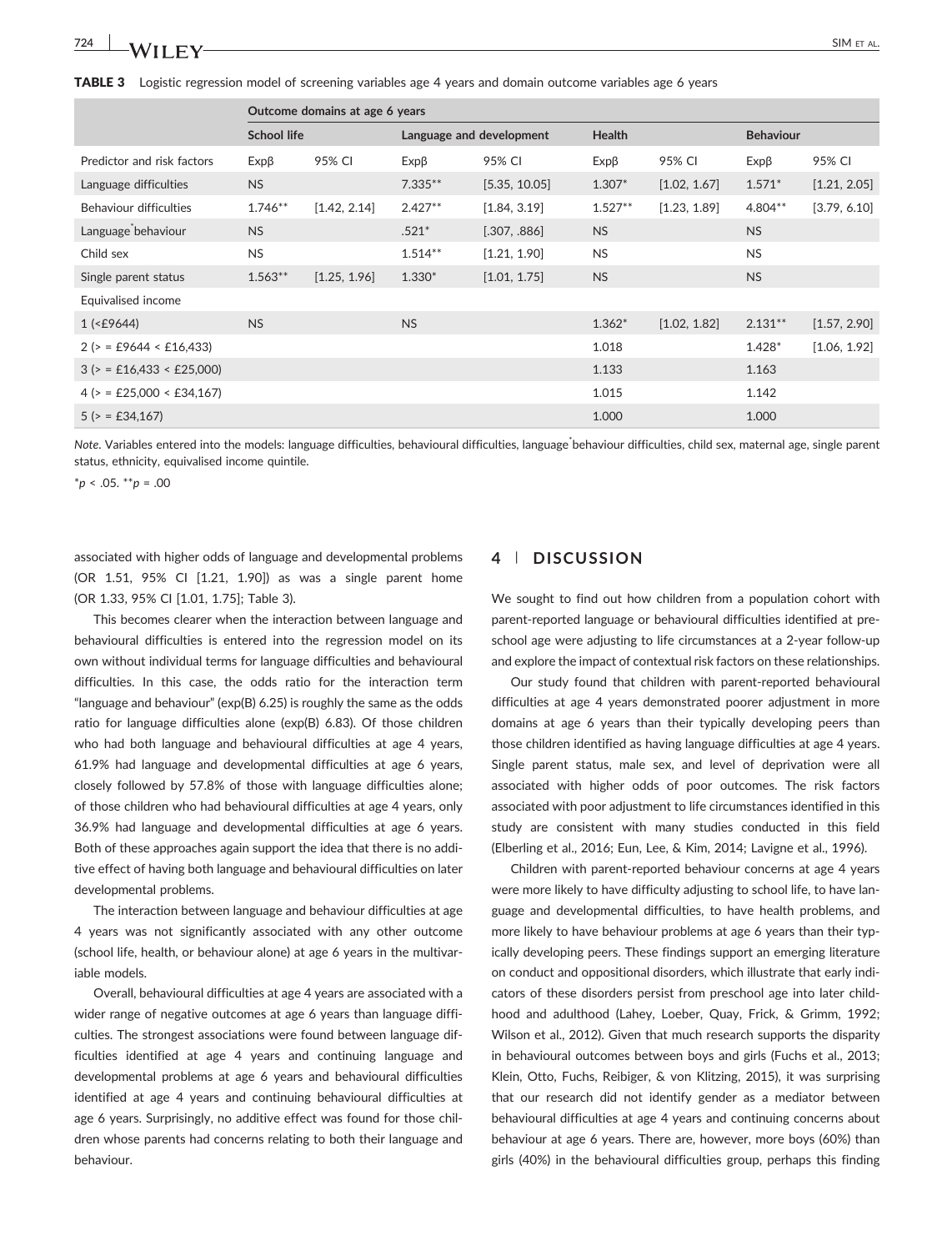highlights that the gender disparity is not heightened in those who remain in the behavioural difficulties group but in those who achieve entry into this group in the first place.

The strongest association to emerge from this model was that children with parental concerns about language at age 4 years were more likely to have language and developmental difficulties at age 6 years. This is consistent with literature exploring the persistence of preschool language disorders (Arseneault, Moffitt, Caspi, Taylor, & Silva, 2000; Gillberg, 2010). They were also more likely to have health problems and to have behaviour problems at age 6 years than their typically developing peers.

The finding that preschool behaviour concerns are associated with negative outcomes in more areas of early school life than language difficulties may not be surprising but is certainly concerning given the current focus of preschool and early school assessments on literacy and academic achievement. This emphasises the need for an expansion of focus in early years surveillance to incorporate both cognitive/academic measurement and standardised behavioural assessment (Sim et al., 2015). School‐based interventions such as nurture groups, which focus on supporting learning whilst addressing social and emotional needs have demonstrated improvements in children's well‐being (Seth‐Smith, Levi, Pratt, Fonagy, & Jaffey, 2010), social, and emotional development based on results from the SDQ and in developing learning skills (Gerrard, 2006).

The present study also identified family income as a risk factor in the relationship between early language and behavioural difficulties and later adverse health and behavioural outcomes. The association between socio‐economic status and social, emotional, and behavioural outcomes has been well documented (Barry et al., 2015; Gershoff, Aber, Raver, & Lennon, 2007). The relationship between preschool language difficulties and poor health outcomes is, however, surprising. A possible explanation for this might be that language is a proxy for IQ, which has been shown to predict poorer health outcomes compared with the general population (Der, Batty, & Deary, 2009). Unfortunately, IQ data have not been collected in GUS. Low literacy has also been shown to be linked to adverse health outcomes in an adult population (DeWalt, Berkman, Sheridan, Lohr, & Pignone, 2004). The current research could provide an early example of this relationship, with existing research suggesting that early language skills are the cognitive foundation of later literacy (Duff et al., 2015).

The results suggest that the presence of both (language and behavioural) risk factors at age 4 years does not have an additive effect on a child's language and development at age 6 years. The language and developmental outcomes for those children who had parental concerns about both language and behaviour at age 4 years were comparable with those children who had only language difficulties. Children who had behavioural difficulties at age 4 years were less likely to exhibit concerns about language and development at age 6 years than their peers with either language difficulties alone or with both language and behavioural difficulties. It could be that behavioural screening at age 4 years picks up on issues relating to maturity, which could conceivably cause difficulty in the areas of school life, behavioural outcomes, and even health outcomes at age 6 years, whereas screening for language at this age highlights more fundamental problems of learning and cognition.

#### **4.1** | **Strengths**

The use of a large population cohort study allows us the opportunity to study a sample representative of the general population. The breadth of data collected for the GUS cohort provide an opportunity to view and measure the child across multiple domains of his/her life, whereas follow up data enable us to explore developmental trajectories within these domains.

#### **4.2** | **Limitations**

Limitations of the current study include the sole use of parent‐reported outcome data, which is subject to bias (Achenbach, McConaughy, & Howell, 1987), and therefore the results are less conclusive than clinical or third party (i.e., teacher‐reported) outcomes. Inclusion of triangulated outcome data at age 6 years would enrich these results. Previous research has suggested that agreement between parent‐reported and independently measured language development was higher for children with poorer language (Bennetts, et al., 2016). Given the relative affluence and education levels of the GUS sample, one may anticipate a larger proportion of children in the average language range.

Selective attrition also poses a problem in cohort studies, particularly in relation to those families containing children with more behaviour problems, but previous work has indicated this has a relatively small impact on the relationships between risk factors and outcomes (Wolke et al., 2009). Furthermore, although the use of population level data is a strength, the limited amount of data from children with more severe language deficits mean that the additive effects of difficulties for this group could not be tested separately; further research within a clinical sample may address this.

Finally, this study did not take account of intervention, which may have occurred between the two timepoints: Children with both language and behavioural difficulties reported at age 3–4 years are likely to include those with neurodevelopmental disorders, which may have resulted in these children accessing greater support in the intervening period, influencing the surprisingly low risk of combined language and behavioural outcomes on later development.

#### **5** | **CONCLUSIONS**

There are increasingly strong arguments for early identification of neurodevelopmental difficulties, and this paper demonstrates how quickly isolated difficulties in the preschool years can impact upon multiple domains of a child's life, leading to poor social, educational, health, and behavioural outcomes in the early school years. Given the persistence of parental concerns into later years and the manifestation of these as parent-reported difficulties in various aspects of development and adaptation at age 6 years, the credibility of parental concerns regarding child development within a primary care setting should be raised. In addition, it is likely that streamlined referral pathways for preschoolers could limit negative outcomes for the child, their family, and society.

Further research is required to examine the causal pathways between preschool risk factors and developmental progression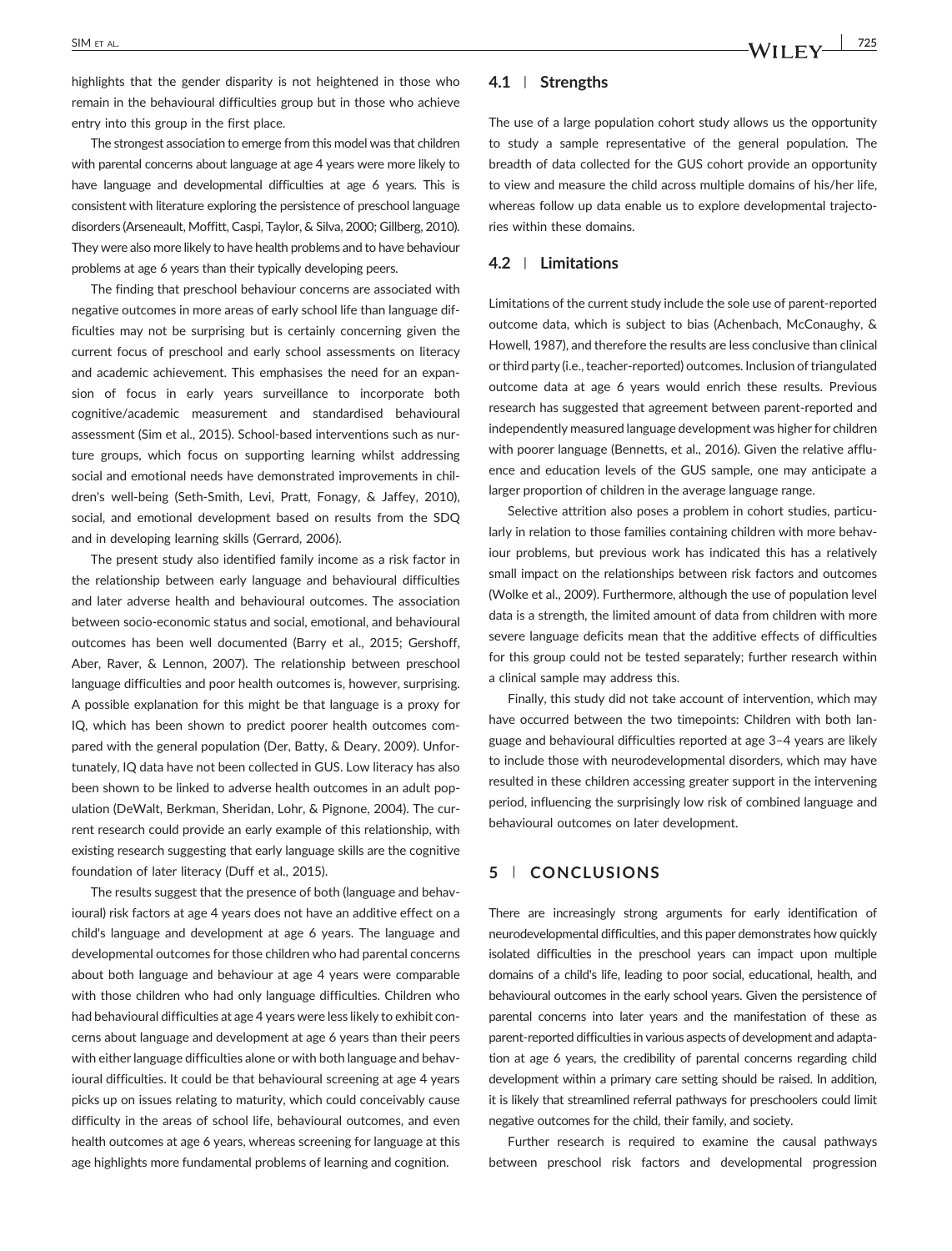throughout childhood and to explore additive impacts of early language and behavioural difficulties within a clinical sample.

#### **ACKNOWLEDGEMENT**

We are grateful to Dr Alex McConnachie who provided consultation on the regression analysis.

#### **CONFLICT OF INTEREST**

None.

#### **AUTHOR CONTRIBUTIONS**

F. S. designed the research questions; conducted the statistical analysis with advice from P. W., L. T., and L. M.; and wrote all drafts of the manuscript. All authors read and approved the final manuscript.

#### **FUNDING INFORMATION**

F. S. received funding to complete this review from a University of Aberdeen PhD stipend. At the time of this work being carried out, L. M. was supported by the Farr Institute at Scotland, which is supported by a 10-funder consortium: Arthritis Research U.K., the British Heart Foundation, Cancer Research U.K., the Economic and Social Research Council, the Engineering and Physical Sciences Research Council, the Medical Research Council, the National Institute of Health Research, the National Institute for Social Care and Health Research (Welsh Assembly Government), the Chief Scientist Office (Scottish Government Health Directorates), (MRC Grant MR/K007017/1). At the time, L. M. sat within SCPHRP, the core grant to SCPHRP was from the Medical Research Council, with half that support from the Scottish Chief Scientist Office (MR/K023209/1).

#### **ORCID**

*Fiona Sim* <https://orcid.org/0000-0003-4564-4451> *Lucy Thompson* <https://orcid.org/0000-0001-7461-3262> Louise Marryat **b** <https://orcid.org/0000-0002-6093-4679> *Philip Wilson* <https://orcid.org/0000-0002-4123-8248>

#### **REFERENCES**

- Achenbach, T. M., McConaughy, S. H., & Howell, C. T. (1987). Child/adolescent behavioral and emotional problems: Implications of crossinformant correlations for situational specificity. *Psychological Bulletin*, *101*(2), 213–232. [https://doi.org/10.1037/0033](https://doi.org/10.1037/0033-2909.101.2.213)‐2909.101.2.213
- Arseneault, L., Moffitt, T. E., Caspi, A., Taylor, P. J., & Silva, P. A. (2000). Mental disorders and violence in a total birth cohort: Results from the Dunedin Study. *Archives of General Psychiatry*, *57*(10), 979–986. <https://doi.org/10.1001/archpsyc.57.10.979>
- Barbarin, O. A. (2007). Mental health screening of preschool children: Validity and reliability of ABLE. *American Journal of Orthopsychiatry*, *77*(3), 402–418. [https://doi.org/10.1037/0002](https://doi.org/10.1037/0002-9432.77.3.402)‐9432.77.3.402
- Barry, S. J. E., Marryat, L., Thompson, L., Ellaway, A., White, J., McClung, M., & Wilson, P. (2015). Mapping area variability in social and behavioural difficulties among Glasgow pre‐schoolers: linkage of a survey of pre‐school staff with routine monitoring data. *Child: Care, Health and Development*, *41*(6), 853–864.<https://doi.org/10.1111/cch.12237>
- Bennetts, S. K., Mensah, F. K., Westrupp, E.M. Hackworth, N. J., & Reilly, S. (2016). The agreement between parent‐reported and directly measured child language and parenting behaviors. *Frontiersin psychology*, *7*: 1710.
- Bradshaw, P., Tipping, S., Marryat, L., & Corbett, J. Growing Up in Scotland Sweep 2 2006‐2007: User Guide [https://doc.ukdataservice.ac.uk/doc/](https://doc.ukdataservice.ac.uk/doc/5760/mrdoc/pdf/5760_userguide_cohort1_sweep2.pdf3) 5760/mrdoc/pdf/5760 userguide cohort1 sweep2.pdf3
- Bradshaw, P. T. S. (2010). Growing Up in Scotland: Children's social, emotional and behavioural characteristics at entry to primary school
- Bronfenbrenner, U. (1979). *The ecology of human development: Experiments by nature and design*. Cambridge, MA: Harvard University Press.
- Campbell, S. B. (1995). Behavior Problems in Preschool Children: A Review of Recent Research. *Journal of Child Psychology and Psychiatry*, *36*(1), 113‐149. [https://doi:10.1111/j.1469](https://doi:10.1111/j.1469-7610.1995.tb01657.x)‐7610.1995.tb01657.x
- Carter, A. S., Wagmiller, R. J., Gray, S. A., McCarthy, K. J., Horwitz, S. M., & Briggs‐Gowan, M. J. (2010). Prevalence of DSM‐IV disorder in a representative, healthy birth cohort at school entry: Sociodemographic risks and social adaptation. *Journal of the American Academy of Child & Adolescent Psychiatry*, *49*(7), 686–698. [https://doi.org/10.1016/j.jaac.](https://doi.org/10.1016/j.jaac.2010.03.018) [2010.03.018](https://doi.org/10.1016/j.jaac.2010.03.018)
- Chanfreau, J., & Burchardt, T. (2008). Equivalencescales: rationales, uses and assumptions, Scottish Government. [https://www2.gov.scot/](https://www2.gov.scot/Resource/Doc/933/0079961.pdf=) [Resource/Doc/933/0079961.pdf=](https://www2.gov.scot/Resource/Doc/933/0079961.pdf=)
- Claessens, A., Duncan, G., & Engel, M. (2009). Kindergarten skills and fifth‐ grade achievement: Evidence from the ECLS‐K. *Economics of Education Review*, *28*(4), 415–427. [https://doi.org/10.1016/j.econedurev.2008.](https://doi.org/10.1016/j.econedurev.2008.09.003) [09.003](https://doi.org/10.1016/j.econedurev.2008.09.003)
- Commodari, E. (2013). Preschool teacher attachment, school readiness and risk of learning difficulties. *Early Childhood Research Quarterly*, *28*(1), 123–133.<https://doi.org/10.1016/j.ecresq.2012.03.004>
- Coulton, C. J., Richter, F., Kim, S.‐J., Fischer, R., & Cho, Y. (2016). Temporal effects of distressed housing on early childhood risk factors and kindergarten readiness. *Children and Youth Services Review*, *68*, 59–72. <https://doi.org/10.1016/j.childyouth.2016.06.017>
- Croft, S., Stride, C., Maughan, B., & Rowe, R. (2015). Validity of the strengths and difficulties questionnaire in preschool‐aged children. *Pediatrics*, *135*(5), e1210‐e1219.
- Der, G., Batty, G. D., & Deary, I. J. (2009). The association between IQ in adolescence and a range of health outcomes at 40 in the 1979 US National Longitudinal Study of Youth. *Intelligence*, *37*(6), 573–580. <https://doi.org/10.1016/j.intell.2008.12.002>
- DeWalt, D. A., Berkman, N. D., Sheridan, S., Lohr, K. N., & Pignone, M. P. (2004). Literacy and health outcomes. *Journal of General Internal Medicine*, *19*(12), 1228–1239. [https://doi.org/10.1111/j.1525](https://doi.org/10.1111/j.1525-1497.2004.40153.x)‐1497.2004.40153.x
- Dockett, S., & Perry, B. (2013). Trends and tensions: Australian and international research about starting school. *International Journal of Early Years Education*, *21*(2–3), 163–177. [https://doi.org/10.1080/09669](https://doi.org/10.1080/09669760.2013.832943) [760.2013.832943](https://doi.org/10.1080/09669760.2013.832943)
- Duff, F. J., Reen, G., Plunkett, K. & Nation, K. (2015). Do infant vocabulary skills predict school‐age language and literacy outcomes?. *J Child PsycholPsychiatr*, *56*: 848‐856.<https://doi:10.1111/jcpp.12378>
- Duncan, G. J., Daly, M. C., McDonough, P., & Williams, D. R. (2002). Optimal indicators of socioeconomic status for health research. *American Journal of Public Health*, *92*(7), 1151–1157. [https://doi.org/10.2105/AJPH.](https://doi.org/10.2105/AJPH.92.7.1151) [92.7.1151](https://doi.org/10.2105/AJPH.92.7.1151)
- Elberling, H., Linneberg, A., Olsen, E. M., Goodman, R., & Skovgaard, A. M. (2010). The prevalence of SDQ‐measured mental health problems at age 5–7 years and identification of predictors from birth to preschool age in a Danish birth cohort: The Copenhagen Child Cohort 2000. *European Child & Adolescent Psychiatry*, *19*(9), 725–735. [https://doi.](https://doi.org/10.1007/s00787-010-0110-z) [org/10.1007/s00787](https://doi.org/10.1007/s00787-010-0110-z)‐010‐0110‐z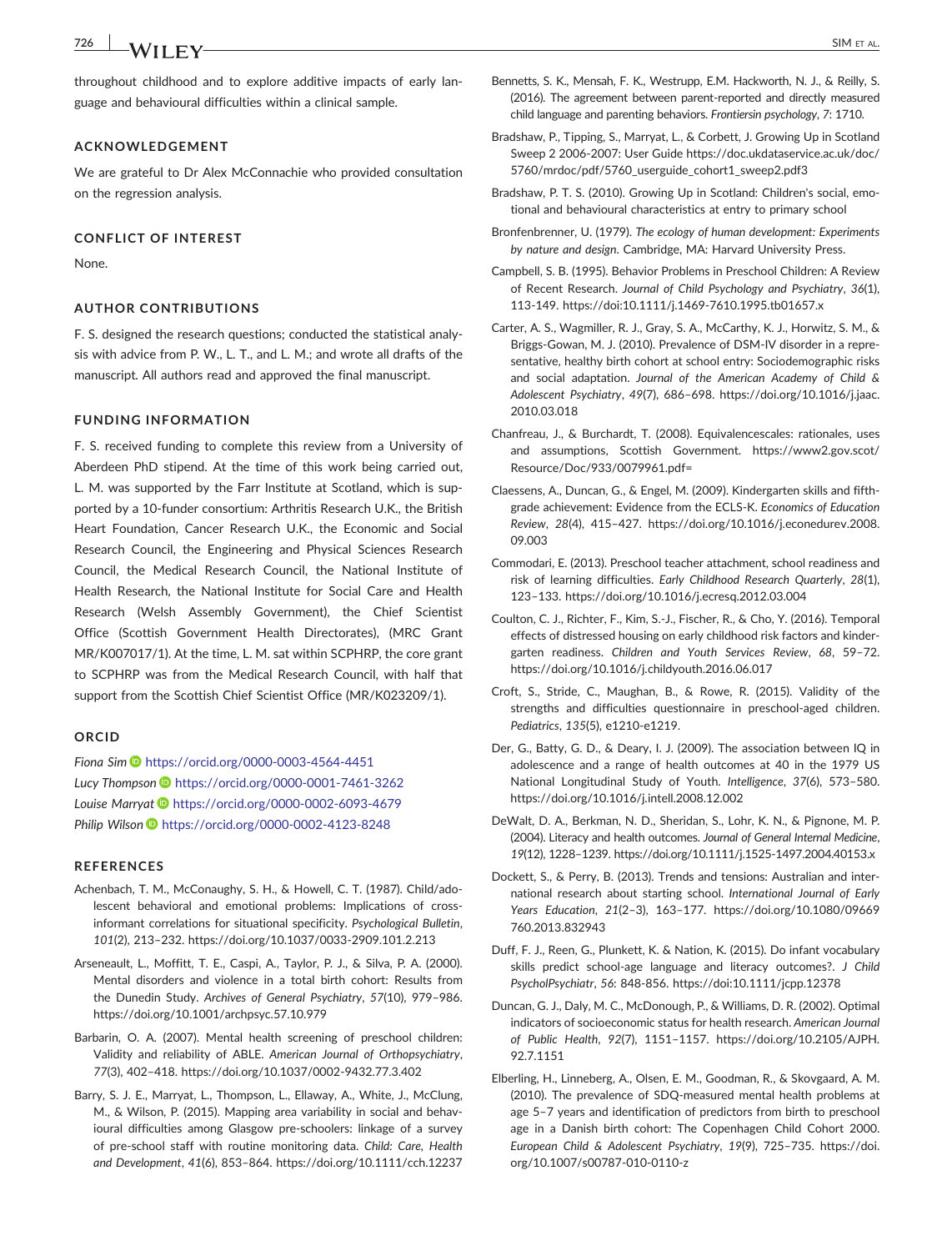- Elberling, H., Linneberg, A., Ulrikka Rask, C., Houman, T., Goodman, R., & Mette Skovgaard, A. (2016). Psychiatric disorders in Danish children aged 5-7 years: A general population study of prevalence and risk factors from the Copenhagen Child Cohort (CCC 2000). *Nordic Journal of Psychiatry*, *70*(2), 146–155.<https://doi.org/10.3109/08039488.2015.1070199>
- Eun, J. J., Lee, H. J., & Kim, J. K. (2014). Developmental profiles of preschool children with delayed language development. *Korean Journal of Pediatrics*, *57*(8), 363–369.<https://doi.org/10.3345/kjp.2014.57.8.363>
- Fuchs, S., Klein, A. M., Otto, Y., & von Klitzing, K. (2013). Prevalence of emotional and behavioral symptoms and their impact on daily life activities in a community sample of 3 to 5‐year‐old children. *Child Psychiatry and Human Development*, *44*(4), 493–503. [https://doi.org/10.1007/](https://doi.org/10.1007/s10578-012-0343-9) [s10578](https://doi.org/10.1007/s10578-012-0343-9)‐012‐0343‐9
- Gerrard, B. (2006). City of Glasgow nurture group pilot scheme evaluation. *Emotional and Behavioural Difficulties*, *10*(4), 245–253. [https://doi.org/](https://doi.org/10.1177/1363275205058997) [10.1177/1363275205058997](https://doi.org/10.1177/1363275205058997)
- Gershoff, E. T., Aber, J. L., Raver, C. C., & Lennon, M. C. (2007). Income is not enough: Incorporating material hardship into models of income associations with parenting and child development. *Child Development*, *78*(1), 70–95. [https://doi.org/10.1111/j.1467](https://doi.org/10.1111/j.1467-8624.2007.00986.x)‐8624.2007.00986.x
- Gillberg, C. (2010). The ESSENCE in child psychiatry: Early symptomatic syndromes eliciting neurodevelopmental clinical examinations. *Research in Developmental Disabilities*, *31*(6), 1543–1551. [https://doi.](https://doi.org/10.1016/j.ridd.2010.06.002) [org/10.1016/j.ridd.2010.06.002](https://doi.org/10.1016/j.ridd.2010.06.002)
- Goodman, R. (1997). The strengths and difficulties questionnaire: A research note. *Journal of Child Psychology and Psychiatry*, *38*(5), 581–586. [https://doi.org/10.1111/j.1469](https://doi.org/10.1111/j.1469-7610.1997.tb01545.x)‐7610.1997.tb01545.x
- Goodman, R. (2001). Psychometric properties of the strengths and difficulties questionnaire. *Journal of the American Academy of Child & Adolescent Psychiatry*, *40*(11), 1337–1345. [https://doi.org/10.1097/](https://doi.org/10.1097/00004583-200111000-00015) 00004583‐[200111000](https://doi.org/10.1097/00004583-200111000-00015)‐00015
- Hall, D. M. B., & Elliman, D. (Eds.) (2006). *Health for all Children Revised Fourth Edition*. Oxford University Press.
- Holliday, M. R., Cimetta, A., Cutshaw, C. A., Yaden, D., & Marx, R. W. (2014). Protective factors for school readiness among children in poverty. *Journal of Education for Students Placed at Risk*, *19*(3–4), 125–147.<https://doi.org/10.1080/10824669.2014.971692>
- Janus, M., & Duku, E. (2007). The school entry gap: Socioeconomic, family, and health factors associated with children's school readiness to learn. *Early Education and Development*, *18*(3), 375–403. [https://doi.org/](https://doi.org/10.1080/10409280701610796a) [10.1080/10409280701610796a](https://doi.org/10.1080/10409280701610796a)
- Jusiene, R., Breidokiene, R., & Pakalniskiene, V. (2015). Developmental trajectories of mother reported regulatory problems from toddlerhood to preschool age. *Infant Behavior & Development*, *40*, 84–94. [https://doi.](https://doi.org/10.1016/j.infbeh.2015.04.003) [org/10.1016/j.infbeh.2015.04.003](https://doi.org/10.1016/j.infbeh.2015.04.003)
- Keenan, K., Shaw, D. S., Walsh, B., Delliquadri, E., & Giovannelli, J. (1997). DSM-III-R disorders in preschool children from low-income families. *Journal of the American Academy of Child & Adolescent Psychiatry*, *36*(5), 620–627. [https://doi.org/10.1097/00004583](https://doi.org/10.1097/00004583-199705000-00012)‐199705000‐00012
- Klein, A. M., Otto, Y., Fuchs, S., Reibiger, I., & von Klitzing, K. (2015). A prospective study of behavioral and emotional symptoms in preschoolers. *European Child & Adolescent Psychiatry*, *24*(3), 291–299. [https://doi.](https://doi.org/10.1007/s00787-014-0575-2) [org/10.1007/s00787](https://doi.org/10.1007/s00787-014-0575-2)‐014‐0575‐2
- Lahey, B. B., Loeber, R., Quay, H. C., Frick, P. J., & Grimm, J. (1992). Oppositional defiant and conduct disorders: Issues to be resolved for DSM‐IV. *Journal of the American Academy of Child & Adolescent Psychiatry*, *31*(3), 539–546. [https://doi.org/10.1097/00004583](https://doi.org/10.1097/00004583-199205000-00023)‐19920 5000‐[00023](https://doi.org/10.1097/00004583-199205000-00023)
- Lavigne, J. V., Gibbons, R. D., Christoffel, K. K., Arend, R., Rosenbaum, D., Binns, H., … Isaacs, C. (1996). Prevalence rates and correlates of psychiatric disorders among preschool children. *Journal of the American*
- Law, J., Rush, R., Anandan, C., Cox, M., & Wood, R. (2012). Predicting language change between 3 and 5 years and its implications for early identification. *Pediatrics*, *130*(1), e132–e137. [https://doi.org/10.1542/peds.2011](https://doi.org/10.1542/peds.2011-1673)‐1673
- McDonald, S., Kehler, H., Bayrampour, H., Fraser‐Lee, N., & Tough, S. (2016). Risk and protective factors in early child development: Results from the all our babies (AOB) pregnancy cohort. *Research in Developmental Disabilities*, *58*, 20–30.<https://doi.org/10.1016/j.ridd.2016.08.010>
- Meltzer, H., Gatward, R., Goodman, R., & Ford, T. (2003). Mental health of children and adolescents in Great Britain. *International Review of Psychiatry*, *15*(1–2), 185–187.<https://doi.org/10.1080/0954026021000046155>
- Pagani, L. S., & Fitzpatrick, C. (2014). Children's school readiness implications for eliminating future disparities in health and education. *Health Education & Behavior*, *41*(1), 25–33. [https://doi.org/10.1177/1090](https://doi.org/10.1177/1090198113478818) [198113478818](https://doi.org/10.1177/1090198113478818)
- Proctor, E. K., Vosler, N. R., & Murty, S. (1992). Child demographics and DSM diagnosis: A multiaxis study. *Child Psychiatry and Human Development*, *22*(3), 165–183.<https://doi.org/10.1007/bf00705890>
- Seth‐Smith, F., Levi, N., Pratt, R., Fonagy, P., & Jaffey, D. (2010). Do nurture groups improve the social, emotional and behavioural functioning of at risk children? *Educational and Child Psychology*, *27*(1), 21.
- Shonkoff, J. P., Richter, L., van der Gaag, J., & Bhutta, Z. A. (2012). An integrated scientific framework for child survival and early childhood development. *Pediatrics*, *129*, e460–e472. [https://doi.org/10.1542/peds.2011](https://doi.org/10.1542/peds.2011-0366)‐0366
- Sim, F., Haig, C., O'Dowd, J., Thompson, L., Law, J., McConnachie, A., … Wilson, P. (2015). Development of a triage tool for neurodevelopmental risk in children aged 30 months. *Research in Developmental Disabilities*, *45‐46*, 69–82.<https://doi.org/10.1016/j.ridd.2015.07.017>
- Sim, F., O'Dowd, J., Thompson, L., Law, J., Macmillan, S., Affleck, M., … Wilson, P. (2013). Language and social/emotional problems identified at a universal developmental assessment at 30 months. *BMC Pediatrics*, *13*, 206. [https://doi.org/10.1186/1471](https://doi.org/10.1186/1471-2431-13-206)‐2431‐13‐206
- Sourander, A. (2001). Emotional and behavioural problems in a sample of Finnish three‐year‐olds. *European Child & Adolescent Psychiatry*, *10*(2), 98–104.<https://doi.org/10.1007/s007870170032> statistics, O. f. N. Retrieved from [http://www.ons.gov.uk/peoplepopulationandcom](http://www.ons.gov.uk/peoplepopulationandcommunity/personalandhouseholdfinances/incomeandwealth/compendium/familyspending/2015/chapter3equivalisedincome) [munity/personalandhouseholdfinances/incomeandwealth/compen](http://www.ons.gov.uk/peoplepopulationandcommunity/personalandhouseholdfinances/incomeandwealth/compendium/familyspending/2015/chapter3equivalisedincome)[dium/familyspending/2015/chapter3equivalisedincome](http://www.ons.gov.uk/peoplepopulationandcommunity/personalandhouseholdfinances/incomeandwealth/compendium/familyspending/2015/chapter3equivalisedincome)
- Sveen, T. H., Berg‐Nielsen, T. S., Lydersen, S., & Wichstrøm, L. (2013). Detecting psychiatric disorders in preschoolers: Screening with the strengths and difficulties questionnaire. *Journal of the American Academy of Child & Adolescent Psychiatry*, *52*(7), 728–736. [https://doi.](https://doi.org/10.1016/j.jaac.2013.04.010) [org/10.1016/j.jaac.2013.04.010](https://doi.org/10.1016/j.jaac.2013.04.010)
- Vernon‐Feagans, L., Willoughby, M., & Garrett‐Peters, P. (2016). Predictors of behavioral regulation in kindergarten: Household chaos, parenting, and early executive functions. *Developmental Psychology*, *52*(3), 430–441.<https://doi.org/10.1037/dev0000087>
- Wallace, I. F., Berkman, N. D., Watson, L. R., & Coyne‐Beasley, T. Wood, C. T. Cullen, K. & Lohr, K. N. (2015). Screening for speech and language delay inchildren 5 years old and younger: A systematic review. *Pediatrics*, *136*(2), e448‐e462.
- Wilson, P., Bradshaw, P., Tipping, S., Henderson, M., Der, G., & Minnis, H. (2012). What predicts persistent early conduct problems? Evidence from the Growing Up in Scotland cohort. *Journal of Epidemiology and Community Health*, *67*, 76–80. [https://doi.org/10.1136/jech](https://doi.org/10.1136/jech-2011-200856)‐2011‐200856
- Wlodarczyk, O., Pawils, S., Metzner, F., Kriston, L., Wendt, C., Klasen, F., & Ravens‐Sieberer, U. (2016). Mental health problems among preschoolers in Germany: Results of the BELLA preschool study. *Child Psychiatry and Human Development*, *47*(4), 529–538. [https://doi.org/](https://doi.org/10.1007/s10578-015-0586-3) [10.1007/s10578](https://doi.org/10.1007/s10578-015-0586-3)‐015‐0586‐3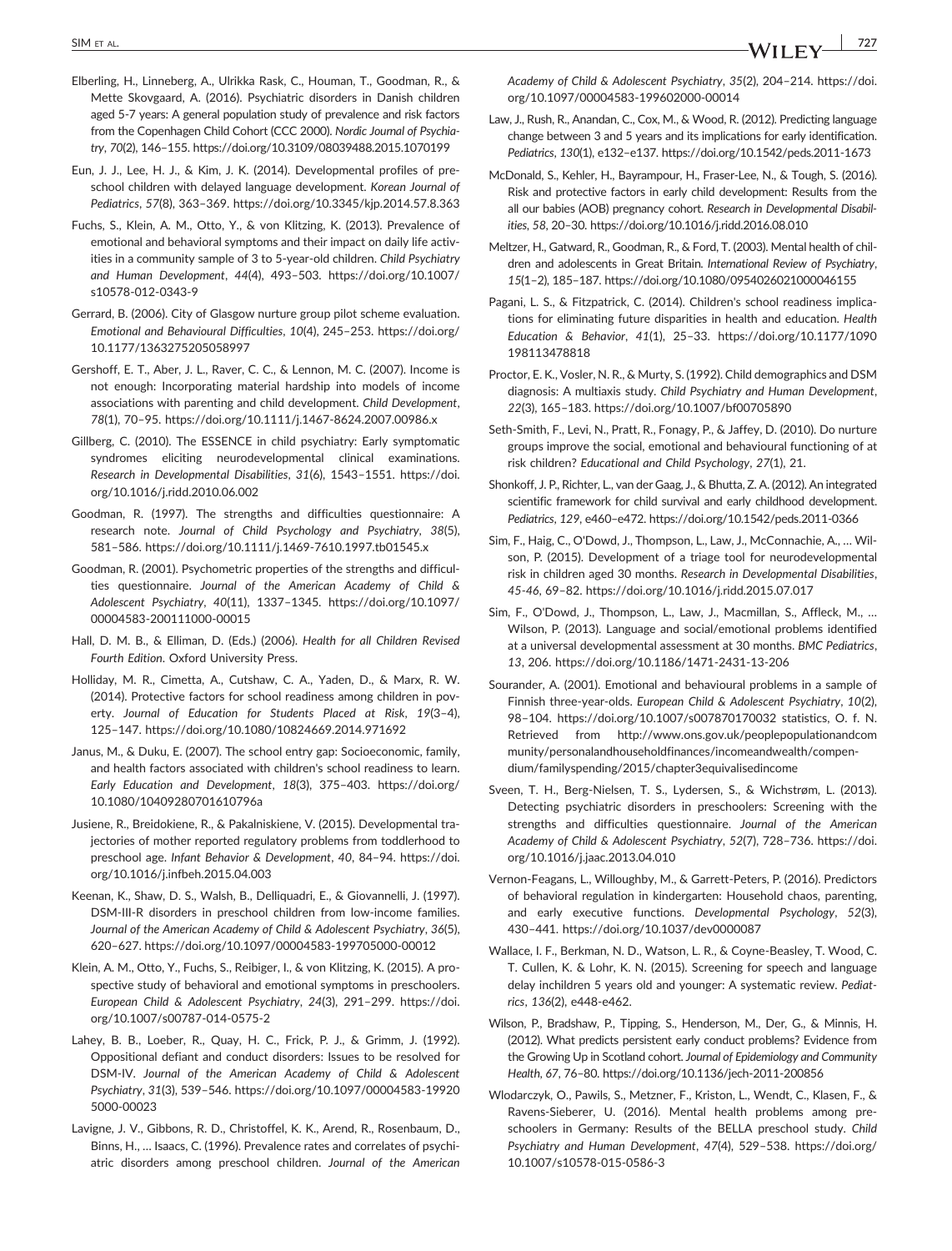- Wolke, D., Waylen, A., Samara, M., Steer, C., Goodman, R., Ford, T., & Lamberts, K. (2009). Selective drop‐out in longitudinal studies and non‐ biased prediction of behaviour disorders. *The British Journal of Psychiatry*, *195*(3), 249–256.<https://doi.org/10.1192/bjp.bp.108.053751>
- Zubrick, S. R., Taylor, C. L., & Christensen, D. (2015). Patterns and predictors of languageand literacy abilities 4‐10 years in the longitudinal study of Australian children. *PloS one*, *10*(9), e0135612.

**How to cite this article:** Sim F, Thompson L, Marryat L, Law J, Wilson P. Preschool developmental concerns and adjustment in the early school years: Evidence from a Scottish birth cohort. *Child Care Health Dev*. 2019;45:719–736. [https://doi.](https://doi.org/10.1111/cch.12695) [org/10.1111/cch.12695](https://doi.org/10.1111/cch.12695)

# **APPENDIX A**

### **Expanded methodology**

- 1. Identify predictor variables age 4 years (GUS Child Cohort 1 Sweep 2);
	- a. Language difficulties 408/2,499 (16.3%)
		- Seven parent‐report variables included in GUS dataset measuring language in response to the question: Do you have any concerns about child's speech and language?
			- *MbDspe04* No—does not have any concerns.
			- *MbDspe05* His language is developing slowly.
			- *MbDspe06* It is hard for other people to understand him.
			- *MbDspe07* He does not seem to understand other people.
			- *MbDspe08* He pronounces words poorly.
			- *MbDspe09* He does not hear well.
			- *MbDspe10* He stutters.
		- Three excluded (MbDspe06, 08, and 10) as representing difficulties in articulation and pronunciation.
		- One excluded (MbDspe09) as representing hearing difficulties.
		- Three remaining variables (MbDspe04, 05, and 07) were cross‐tabulated to explore overlap which identified one key "umbrella" variable, namely, "MbDspe04 parent reported concerns about child's language development"
		- A negative answer to "MbDspe04 parent reported concerns about child's language development" was therefore used to determine parent‐reported language difficulties.
	- b. Behavioural difficulties 597/2,476 (24.1%) Parent‐report Strengths and Difficulties Questionnaire used to measure behaviour:
		- SDQ emotional symptoms,
		- SDQ conduct problems,
		- SDQ hyperactivity score,
- SDQ peer problems,
- SDQ total difficulties score.

This study used abnormal scores on any SDQ subscale to describe parent‐reported behavioural difficulties. Normal/ abnormal cut‐off scores for SDQ were derived from the 4‐ to 17‐year‐old four‐band classification system (Meltzer, H., Gatward, R., Goodman, R., and Ford, F. (2000) *Mental health of children and adolescents in Great Britain*. London: The Stationery Office):

- Normal = Close to average and slightly raised
- Abnormal = High and very high (top 10%)
- c. Language and behavioural difficulties 161/2,495 (6.5%)
- Those children with concerns raised in both language measure and SDQ
- d. No difficulties (control group)

Following consultation with a statistician, the language and behavioural difficulties group and the control group were not entered into the final model but were replaced with an interaction term of language difficulties and behavioural difficulties.

- 2. Identifying risk factors (GUS Child Cohort 1 Sweep 2);
	- a. The following five risk factors were included in analysis based on research previously conducted in the field (Carter et al., 2010; Duncan et al., 2002; Elberling et al., 2010; Jusiene et al., 2015; Proctor et al., 1992; Sourander, 2001) child sex, maternal age at time of child's birth, single parent status, ethnicity, and equivalised household income.
- 3. Identifying outcome variables age 6 years;
	- a. Sixty‐seven parent‐reported outcome variables were selected for inclusion in the first stage of data analysis based on their being directly related to the child and/or within the child's control.
	- b. These variables were individually cross‐tabulated with each of the age 4 years predictor variables: language difficulties, behavioural difficulties, language and behavioural difficulties, no difficulties.
		- Forty‐four variables achieved Chi‐squared significance (*p* < .05) and were entered into univariate regression models.
		- Twenty‐three variables achieving significance (*p* < .05) in regression analysis were then allocated into four domains (school life, language and general development, behaviour, and health) based on best fit for subject of variable
	- c. A principal components factor analysis was used to explore the assignment of outcome variables to domains. Results supported reduction of factors into four components, which accounted for 40.5% of the variance (Appendix 3).
- 4. Final regression model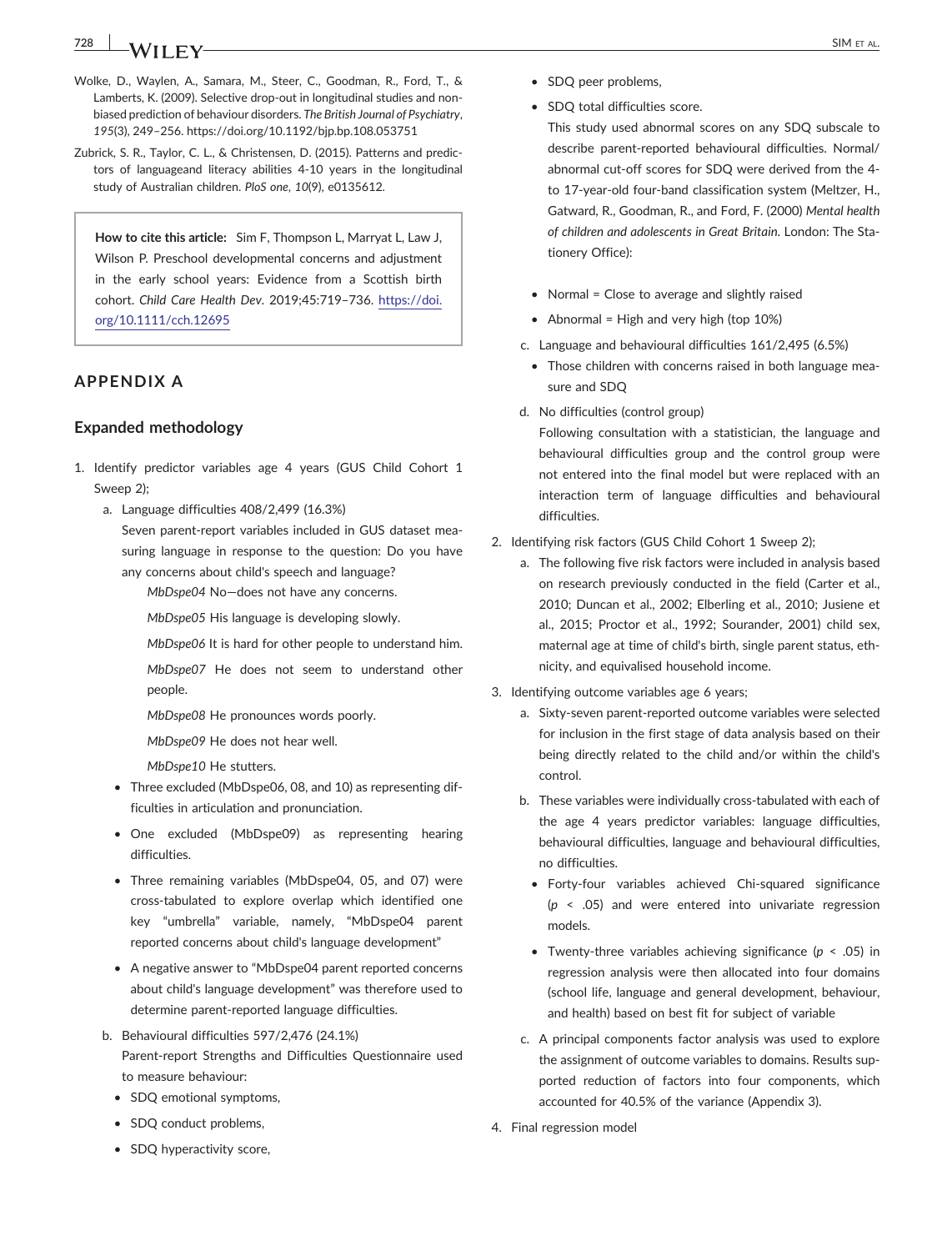behavioural difficulties and an interaction term language\*behaviour as predictors, and child sex, maternal age at time of child's birth, single parent status, ethnicity, and equivalised household income as risk factors.

# **APPENDIX B**

### **CROSS‐TABULATION ANALYSIS OF PREDICTOR AND ORIGINAL OUTCOME VARIABLES**

| <b>Variable</b>                    | Abn. N (%) Abn. N (%) | Lang probs Dev/behav probs | Lang and<br><b>DBP</b><br>Abn. N (%) | child | Mother<br>age at<br>Sex of child's<br>birth | Resp.<br>living<br>with<br>partner | Ethnic. | <b>SIMD</b><br>2006<br>of resp. quintile | <b>NS-SEC</b><br>house<br>income |
|------------------------------------|-----------------------|----------------------------|--------------------------------------|-------|---------------------------------------------|------------------------------------|---------|------------------------------------------|----------------------------------|
| Prim_School_Child_complain         | 218 (62.1)            | 425 (59.4)                 | 155 (61.0)                           |       |                                             |                                    |         |                                          |                                  |
| No complain                        |                       |                            |                                      |       |                                             |                                    |         |                                          |                                  |
| Complain                           | 133 (37.9)            | 291 (40.6)                 | 99 (39.0)                            |       |                                             |                                    |         |                                          |                                  |
| <b>CHI</b>                         | .019                  | .000                       | .001                                 | .584  | .106                                        | .230                               | .485    | .210                                     | .892                             |
| Prim_School_Child_Reluctant        | 231 (66.0)            | 457 (63.9)                 | 166 (65.6)                           |       |                                             |                                    |         |                                          |                                  |
| No                                 |                       |                            |                                      |       |                                             |                                    |         |                                          |                                  |
| Yes                                | 119 (34.0)            | 258 (36.1)                 | 87 (34.4)                            |       |                                             |                                    |         |                                          |                                  |
| <b>CHI</b>                         | .017                  | .000                       | .001                                 | .635  | .009                                        | .144                               | .574    | .031                                     | .457                             |
| How_Easy_Child_Homework            | 298 (90.6)            | 610 (89.6)                 | 213 (89.9)                           |       |                                             |                                    |         |                                          |                                  |
| Medium/easy                        |                       |                            |                                      |       |                                             |                                    |         |                                          |                                  |
| <b>Difficult</b>                   | 31 (9.4)              | 71 (10.4)                  | 24 (10.1)                            |       |                                             |                                    |         |                                          |                                  |
| <b>CHI</b>                         | .015                  | .000                       | .000                                 | .000  | .540                                        | .000                               | .539    | .059                                     | .313                             |
| How_Often_Child_Complete_Homework  | 321 (97.6)            | 669 (98.1)                 | 229 (96.6)                           |       |                                             |                                    |         |                                          |                                  |
| Always/usually                     |                       |                            |                                      |       |                                             |                                    |         |                                          |                                  |
| Sometimes/never                    | 8(2.4)                | 13(1.9)                    | 8(3.4)                               |       |                                             |                                    |         |                                          |                                  |
| <b>CHI</b>                         | .004                  | .004                       | .000                                 | .001  | .469                                        | .063                               | .465    | .005                                     | .042                             |
| Concern child language development | 197 (57.8)            | 547 (78.6)                 | 133 (53.6)                           |       |                                             |                                    |         |                                          |                                  |
| No                                 |                       |                            |                                      |       |                                             |                                    |         |                                          |                                  |
| Yes                                | 144 (42.2)            | 149 (21.4)                 | 115 (46.4)                           |       |                                             |                                    |         |                                          |                                  |
| <b>CHI</b>                         | .000                  | .000                       | .000                                 | .000  | .415                                        | .807                               | .446    | .025                                     | .354                             |
| Slow language development          | 282 (82.7)            | 640 (92.0)                 | 200 (80.6)                           |       |                                             |                                    |         |                                          |                                  |
| No                                 |                       |                            |                                      |       |                                             |                                    |         |                                          |                                  |
| Yes                                | 59 (17.3)             | 56 (8.0)                   | 48 (19.4)                            |       |                                             |                                    |         |                                          |                                  |
| <b>CHI</b>                         | .000                  | .000                       | .000                                 | .000  | .082                                        | .762                               | .061    | .259                                     | .007                             |
| Hard to understand child           | 294 (86.2)            | 647 (93.0)                 | 208 (83.9)                           |       |                                             |                                    |         |                                          |                                  |
| No                                 |                       |                            |                                      |       |                                             |                                    |         |                                          |                                  |
| Yes                                | 47 (13.8)             | 49 (7.0)                   | 40 (16.1)                            |       |                                             |                                    |         |                                          |                                  |
| <b>CHI</b>                         | .000                  | .000                       | .000                                 | .002  | .336                                        | .939                               | .447    | .013                                     | .699                             |
| Child does not understand others   | 328 (96.2)            | 681 (97.8)                 | 236 (95.2)                           |       |                                             |                                    |         |                                          |                                  |
| No                                 |                       |                            |                                      |       |                                             |                                    |         |                                          |                                  |
| Yes                                | 13(3.8)               | 15(2.2)                    | 12 (4.8)                             |       |                                             |                                    |         |                                          |                                  |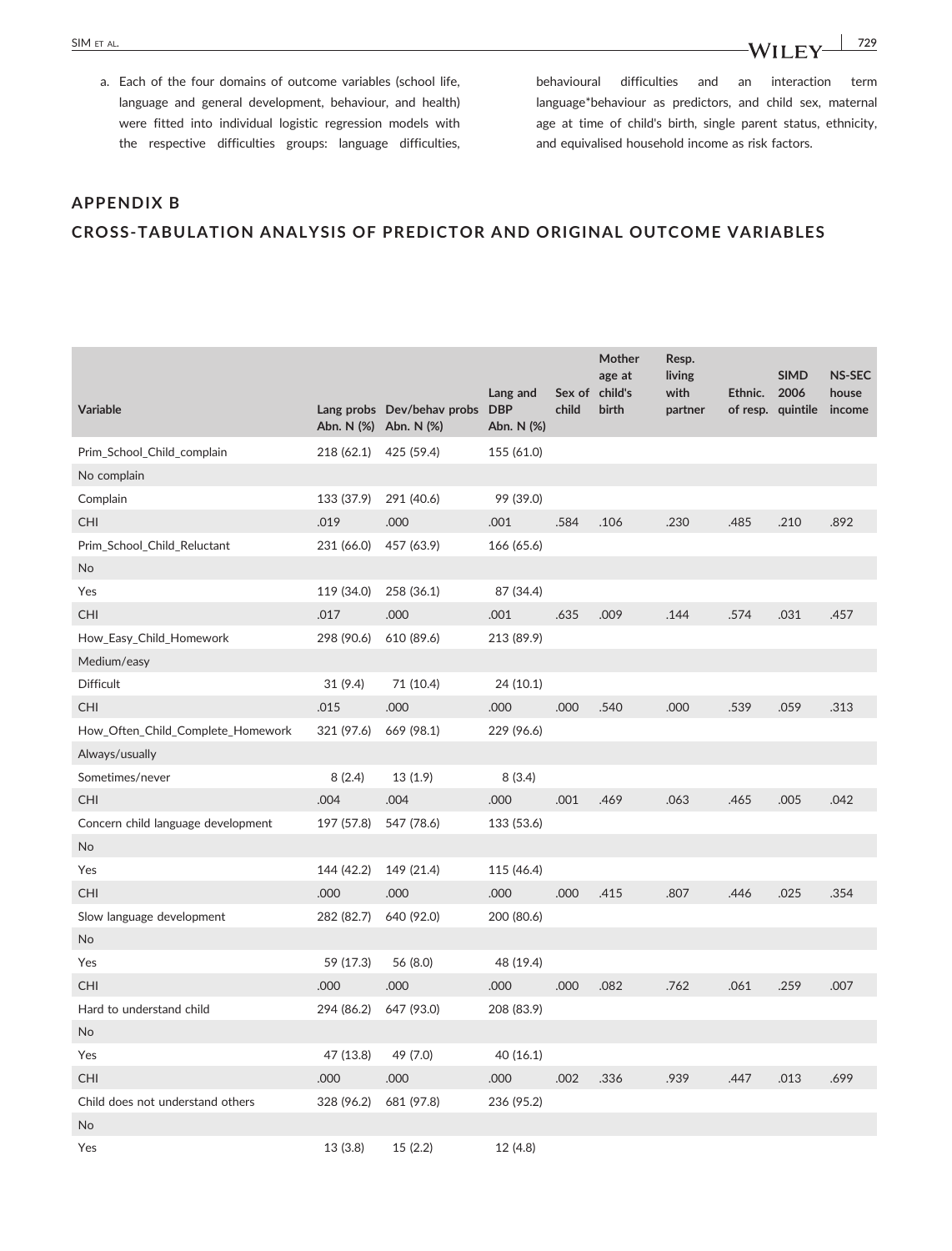# **730 WILEY** SIMETAL.

|                                    |                       |                            | Lang and                 |                          | <b>Mother</b><br>age at<br>Sex of child's | Resp.<br>living<br>with | Ethnic. | <b>SIMD</b><br>2006 | <b>NS-SEC</b><br>house |
|------------------------------------|-----------------------|----------------------------|--------------------------|--------------------------|-------------------------------------------|-------------------------|---------|---------------------|------------------------|
| Variable                           | Abn. N (%) Abn. N (%) | Lang probs Dev/behav probs | <b>DBP</b><br>Abn. N (%) | child                    | birth                                     | partner                 |         | of resp. quintile   | income                 |
| <b>CHI</b>                         | .000                  | .000                       | .000                     | .259                     | .873                                      | .545                    | .490    | .748                | .565                   |
| Poor pronunciation                 | 257 (75.4)            | 608 (87.4)                 | 182 (73.4)               |                          |                                           |                         |         |                     |                        |
| <b>No</b>                          |                       |                            |                          |                          |                                           |                         |         |                     |                        |
| Yes                                | 84 (24.6)             | 88 (12.6)                  | 66 (26.6)                |                          |                                           |                         |         |                     |                        |
| <b>CHI</b>                         | .000                  | .000                       | .000                     | .000                     | .430                                      | .214                    | .892    | .363                | .291                   |
| Child does not hear well           | 328 (96.2)            | 678 (97.4)                 | 236 (95.2)               |                          |                                           |                         |         |                     |                        |
| <b>No</b>                          |                       |                            |                          |                          |                                           |                         |         |                     |                        |
| Yes                                | 13(3.8)               | 18(2.6)                    | 12 (4.8)                 |                          |                                           |                         |         |                     |                        |
| CHI                                | .000                  | .000                       | .000                     | .760                     | .315                                      | .934                    | .384    | .568                | .414                   |
| <b>Stutters</b>                    | 330 (96.8)            | 682 (98.0)                 | 238 (96.0)               |                          |                                           |                         |         |                     |                        |
| <b>No</b>                          |                       |                            |                          |                          |                                           |                         |         |                     |                        |
| Yes                                | 11(3.2)               | 14 (2.0)                   | 10(4.0)                  |                          |                                           |                         |         |                     |                        |
| CHI                                | .000                  | .000                       | .000                     | .006                     | .003                                      | .015                    | .529    | .008                | .033                   |
| Concerns child general development | 256 (75.1)            | 544 (78.2)                 | 177 (71.4)               |                          |                                           |                         |         |                     |                        |
| <b>No</b>                          |                       |                            |                          |                          |                                           |                         |         |                     |                        |
| Yes                                | 85 (24.9)             | 152 (21.8)                 | 71 (28.6)                |                          |                                           |                         |         |                     |                        |
| <b>CHI</b>                         | .000                  | .000                       | .000                     | .000                     | .273                                      | .001                    | .243    | .148                | .020                   |
| Has child additional support needs | 257 (76.7)            | 573 (83.2)                 | 175 (72.0)               |                          |                                           |                         |         |                     |                        |
| <b>No</b>                          |                       |                            |                          |                          |                                           |                         |         |                     |                        |
| Yes                                | 78 (23.3)             | 116 (16.8)                 | 68 (28.0)                |                          |                                           |                         |         |                     |                        |
| <b>CHI</b>                         | .000                  | .000                       | .000                     | .001                     | .038                                      | .029                    | .377    | .003                | .000                   |
| Learning disability                | 56 (71.8)             | 89 (76.7)                  | 47 (69.1)                |                          |                                           |                         |         |                     |                        |
| <b>No</b>                          |                       |                            |                          |                          |                                           |                         |         |                     |                        |
| Yes                                | 22 (28.2)             | 27 (23.3)                  | 21 (30.9)                |                          |                                           |                         |         |                     |                        |
| CHI                                | .001                  | .007                       | .001                     | .964                     | .265                                      | .986                    | .208    | .505                | .475                   |
| Dyslexia                           | 77 (98.7)             | 113 (97.4)                 | 67 (98.5)                |                          |                                           |                         |         |                     |                        |
| No                                 |                       |                            |                          |                          |                                           |                         |         |                     |                        |
| Yes                                | 1(1.3)                | 3(2.6)                     | 1(1.5)                   |                          |                                           |                         |         |                     |                        |
| CHI                                | .082                  | .118                       | .045                     | .713                     | .631                                      | .732                    | .171    | .576                | .344                   |
| Sight problems                     |                       | 73 (93.6) 110 (94.8)       | 63 (92.6)                |                          |                                           |                         |         |                     |                        |
| <b>No</b>                          |                       |                            |                          |                          |                                           |                         |         |                     |                        |
| Yes                                | 5(6.4)                | 6(5.2)                     | 5(7.4)                   |                          |                                           |                         |         |                     |                        |
| CHI                                | .731                  | .129                       | .222                     | .306                     | .368                                      | .879                    | .454    | .281                | .954                   |
| Hearing problems                   | 70 (89.7)             | 108 (93.1)                 | 61 (89.7)                |                          |                                           |                         |         |                     |                        |
| <b>No</b>                          |                       |                            |                          |                          |                                           |                         |         |                     |                        |
| Yes                                | 8(10.3)               | 8(6.9)                     | 7(10.3)                  |                          |                                           |                         |         |                     |                        |
| CHI                                | .028                  | .455                       | .128                     | .802                     | .974                                      | .073                    | .497    | .874                | .757                   |
| Deafblind                          | 78 (100)              | 116 (100)                  | 68 (100)                 |                          |                                           |                         |         |                     |                        |
| <b>No</b>                          |                       |                            |                          |                          |                                           |                         |         |                     |                        |
| Yes                                | 0(0)                  | 0(0)                       | O(0)                     |                          |                                           |                         |         |                     |                        |
| CHI                                |                       | $\sim$                     | ÷,                       | $\overline{\phantom{a}}$ |                                           |                         |         |                     |                        |
| Physical disability                |                       | 71 (91.0) 108 (93.1)       | 61 (89.7)                |                          |                                           |                         |         |                     |                        |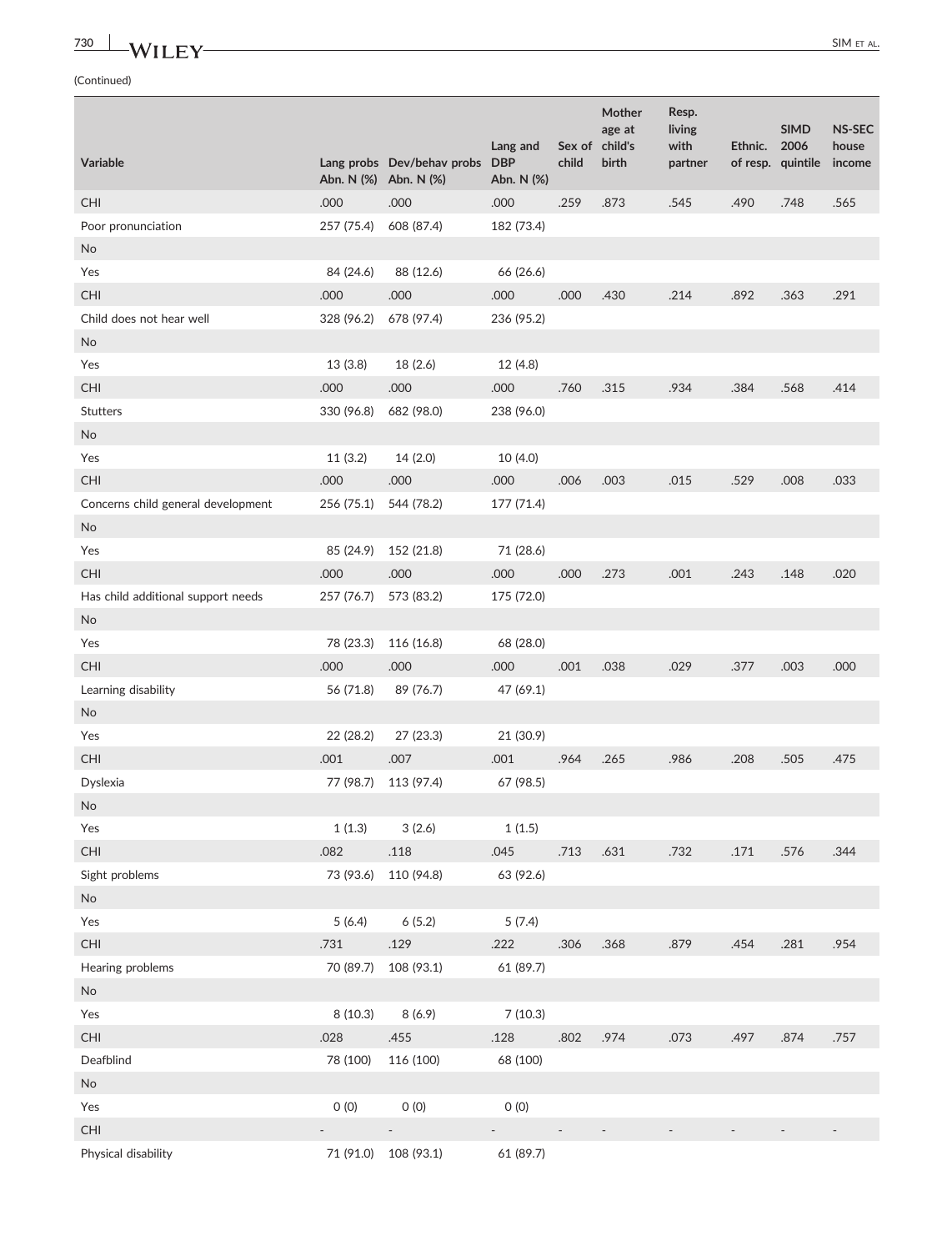|                                    |                       |                                |                             |        | Mother<br>age at | Resp.<br>living |         | <b>SIMD</b>       | <b>NS-SEC</b> |
|------------------------------------|-----------------------|--------------------------------|-----------------------------|--------|------------------|-----------------|---------|-------------------|---------------|
|                                    |                       |                                | Lang and                    |        | Sex of child's   | with            | Ethnic. | 2006              | house         |
| Variable                           | Abn. N (%) Abn. N (%) | Lang probs Dev/behav probs DBP | Abn. N (%)                  | child  | birth            | partner         |         | of resp. quintile | income        |
| No                                 |                       |                                |                             |        |                  |                 |         |                   |               |
| Yes                                | 7(9.0)                | 8(6.9)                         | 7(10.3)                     |        |                  |                 |         |                   |               |
| CHI                                | .123                  | .455                           | .320                        | .353   | .933             | .600            | .497    | .321              | .757          |
| Speech problem                     | 20(25.6)              | 56 (48.3)                      | 18 (26.5)                   |        |                  |                 |         |                   |               |
| <b>No</b>                          |                       |                                |                             |        |                  |                 |         |                   |               |
| Yes                                | 58 (74.4)             | 60 (51.7)                      | 50 (73.5)                   |        |                  |                 |         |                   |               |
| CHI                                | .000                  | .050                           | .000                        | .918   | .795             | .061            | .033    | .289              | .493          |
| <b>ASD</b>                         | 70 (89.7)             | 106 (91.4)                     | 61 (89.7)                   |        |                  |                 |         |                   |               |
| No                                 |                       |                                |                             |        |                  |                 |         |                   |               |
| Yes                                | 8(10.3)               | 10 (8.6)                       | 7(10.3)                     |        |                  |                 |         |                   |               |
| CHI                                | .145                  | .279                           | .128                        | .142   | .517             | .879            | .454    | .480              | .736          |
| Social/behavioural difficulties    | 61 (78.2)             | 87 (75.0)                      | 53 (77.9)                   |        |                  |                 |         |                   |               |
| No                                 |                       |                                |                             |        |                  |                 |         |                   |               |
| Yes                                | 17 (21.8)             | 29 (25.0)                      | 15 (22.1)                   |        |                  |                 |         |                   |               |
| <b>CHI</b>                         | .812                  | .297                           | .530                        | .491   | .961             | .165            | .144    | .740              | .374          |
| Physical health problem            | 70 (89.7)             | 104 (89.7)                     | 62 (91.2)                   |        |                  |                 |         |                   |               |
| No                                 |                       |                                |                             |        |                  |                 |         |                   |               |
| Yes                                | 8(10.3)               | 12 (10.3)                      | 6(8.8)                      |        |                  |                 |         |                   |               |
| CHI                                | .688                  | .526                           | .571                        | .116   | .751             | .359            | .800    | .425              | .911          |
| Mental Health problem              | 77 (98.7)             | 115 (99.1)                     | 67 (98.5)                   |        |                  |                 |         |                   |               |
| No                                 |                       |                                |                             |        |                  |                 |         |                   |               |
| Yes                                | 1(1.3)                | 1(0.9)                         | 1(1.5)                      |        |                  |                 |         |                   |               |
| CHI                                | .281                  | .506                           | .435                        | .449   | .684             | .581            | .834    | .487              | .934          |
| Interrupted schooling              | 78 (100)              | 116 (100)                      | 68 (100)                    |        |                  |                 |         |                   |               |
| No                                 |                       |                                |                             |        |                  |                 |         |                   |               |
| Yes                                | 0(0)                  | 0(0)                           | 0(0)                        |        |                  |                 |         |                   |               |
| CHI.                               | .350                  | .130                           | .196                        | .449   | .684             | 581             | .834    | 391               | 246           |
| English as a second language       |                       | 76 (97.4) 114 (98.3)           | 66 (97.1)                   |        |                  |                 |         |                   |               |
| No                                 |                       |                                |                             |        |                  |                 |         |                   |               |
| Yes                                | 2(2.6)                | 2(1.7)                         | 2(2.9)                      |        |                  |                 |         |                   |               |
| CHI                                | .126                  | .345                           | .268                        | .685   | .391             | .367            | .001    | .674              | .756          |
| Looked after or accommodated child | 78 (100)              | 116 (100)                      | 68 (100)                    |        |                  |                 |         |                   |               |
| <b>No</b>                          |                       |                                |                             |        |                  |                 |         |                   |               |
| Yes                                | 0(0)                  | 0(0)                           | 0(0)                        |        |                  |                 |         |                   |               |
| CHI                                |                       | $\sim$                         | $\mathcal{L}_{\mathcal{A}}$ | $\sim$ |                  |                 |         |                   |               |
| More able                          |                       | 77 (98.7) 115 (99.1)           | 67 (98.5)                   |        |                  |                 |         |                   |               |
| <b>No</b>                          |                       |                                |                             |        |                  |                 |         |                   |               |
| Yes                                | 1(1.3)                | 1(0.9)                         | 1(1.5)                      |        |                  |                 |         |                   |               |
| CHI                                | .919                  | .548                           | .715                        | .685   | .968             | .434            | .767    | .465              | .756          |
| Other (ASN)                        | 71 (91.0)             | 96 (82.2)                      | 61 (89.7)                   |        |                  |                 |         |                   |               |
| No                                 |                       |                                |                             |        |                  |                 |         |                   |               |
| Yes                                | 7(9.0)                | 20 (17.2)                      | 7(10.3)                     |        |                  |                 |         |                   |               |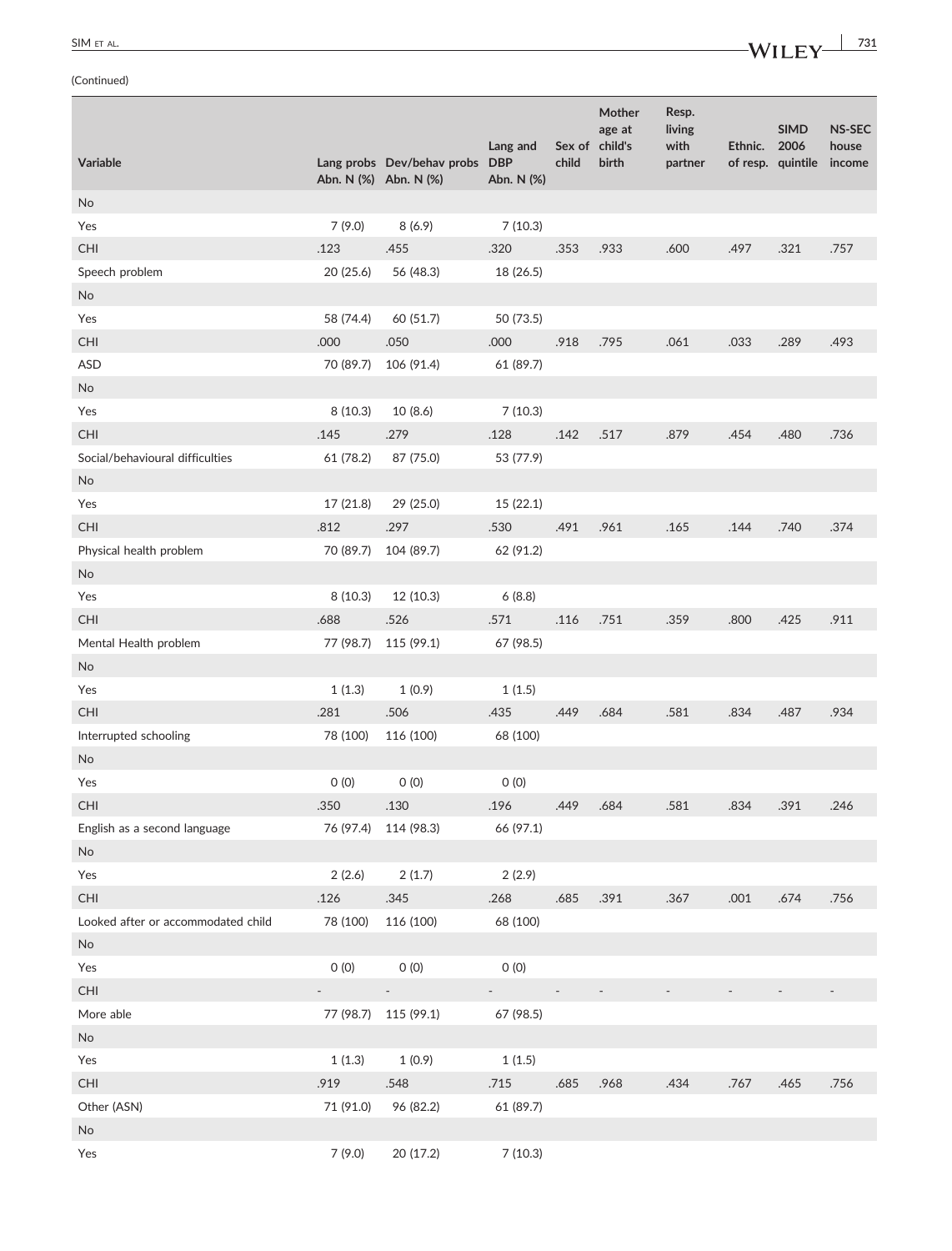# **732 WILEY** SIM ET AL.

|                                  |                       |                                                     | Lang and                 |       | Mother<br>age at<br>Sex of child's | Resp.<br>living<br>with | Ethnic. | <b>SIMD</b><br>2006 | <b>NS-SEC</b><br>house |
|----------------------------------|-----------------------|-----------------------------------------------------|--------------------------|-------|------------------------------------|-------------------------|---------|---------------------|------------------------|
| Variable                         |                       | Lang probs Dev/behav probs<br>Abn. N (%) Abn. N (%) | <b>DBP</b><br>Abn. N (%) | child | birth                              | partner                 |         | of resp. quintile   | income                 |
| <b>CHI</b>                       | .005                  | .949                                                | .096                     | .428  | .740                               | .621                    | .208    | .664                | .479                   |
| Discipline: Time out             | 85 (24.9)             | 169 (24.3)                                          | 62 (25.0)                |       |                                    |                         |         |                     |                        |
| Not Used                         |                       |                                                     |                          |       |                                    |                         |         |                     |                        |
| Used                             | 256 (75.1)            | 527 (75.7)                                          | 186 (75.0)               |       |                                    |                         |         |                     |                        |
| <b>CHI</b>                       | .138                  | .006                                                | .093                     | .069  | .448                               | .032                    | .016    | .002                | .000                   |
| Discipline: Reward/stickers      | 96 (28.2)             | 187 (26.9)                                          | 69 (27.8)                |       |                                    |                         |         |                     |                        |
| Not Used                         |                       |                                                     |                          |       |                                    |                         |         |                     |                        |
| Used                             | 245 (71.8)            | 509 (73.1)                                          | 179 (72.2)               |       |                                    |                         |         |                     |                        |
| <b>CHI</b>                       | .636                  | .096                                                | .409                     | .432  | .591                               | .002                    | .268    | .000                | .000                   |
| Discipline: Ignore bad behaviour | 126 (37.0)            | 233 (33.5)                                          | 87 (35.1)                |       |                                    |                         |         |                     |                        |
| Not Used                         |                       |                                                     |                          |       |                                    |                         |         |                     |                        |
| Used                             | 215 (63.0)            | 463 (66.5)                                          | 161 (64.9)               |       |                                    |                         |         |                     |                        |
| CHI                              | .908                  | .014                                                | .274                     | .854  | .701                               | .220                    | .215    | .199                | .006                   |
| Discipline: Smack                | 175 (51.3)            | 339 (48.7)                                          | 130 (52.4)               |       |                                    |                         |         |                     |                        |
| Not Used                         |                       |                                                     |                          |       |                                    |                         |         |                     |                        |
| Used                             | 166 (48.7)            | 357 (51.3)                                          | 118 (47.6)               |       |                                    |                         |         |                     |                        |
| <b>CHI</b>                       | .243                  | .000                                                | .141                     | .006  | .995                               | .452                    | .144    | .030                | .874                   |
| Discipline: Naughty step         | 103 (30.2)            | 190 (27.3)                                          | 74 (29.8)                |       |                                    |                         |         |                     |                        |
| Not Used                         |                       |                                                     |                          |       |                                    |                         |         |                     |                        |
| Used                             | 238 (69.8)            | 506 (72.7)                                          | 174 (70.2)               |       |                                    |                         |         |                     |                        |
| <b>CHI</b>                       | .629                  | .007                                                | .302                     | .186  | .065                               | .077                    | .211    | .001                | .000                   |
| Discipline: Raise voice/shout    | 42 (12.3)             | 91 (13.1)                                           | 34 (13.7)                |       |                                    |                         |         |                     |                        |
| Not Used                         |                       |                                                     |                          |       |                                    |                         |         |                     |                        |
| Used                             | 299 (87.7)            | 605 (86.9)                                          | 214 (86.3)               |       |                                    |                         |         |                     |                        |
| <b>CHI</b>                       | .237                  | .216                                                | .467                     | .981  | .001                               | .000                    | .000    | .000                | .000                   |
| Discipline: Remove treats        | 53 (15.5)             | 89 (12.8)                                           | 37 (14.9)                |       |                                    |                         |         |                     |                        |
| Not Used                         |                       |                                                     |                          |       |                                    |                         |         |                     |                        |
| Used                             | 288 (84.5) 607 (87.2) |                                                     | 211 (85.1)               |       |                                    |                         |         |                     |                        |
| CHI                              | .228                  | .566                                                | .532                     | .098  | .965                               | .002                    | .022    | .013                | .000                   |
| Discipline: Grounding            | 226 (66.3)            | 411 (59.1)                                          | 155 (62.5)               |       |                                    |                         |         |                     |                        |
| Not Used                         |                       |                                                     |                          |       |                                    |                         |         |                     |                        |
| Used                             | 115 (33.7)            | 285 (40.9)                                          | 93 (37.5)                |       |                                    |                         |         |                     |                        |
| CHI                              | .917                  | .000                                                | .056                     | .025  | .001                               | .000                    | .003    | .000                | .000                   |
| Discipline: None of above        | 339 (99.4)            | 693 (99.6)                                          | 247 (99.6)               |       |                                    |                         |         |                     |                        |
| Not Used                         |                       |                                                     |                          |       |                                    |                         |         |                     |                        |
| Used                             | 2(0.6)                | 3(0.4)                                              | 1(0.4)                   |       |                                    |                         |         |                     |                        |
| CHI                              | .833                  | .706                                                | .811                     | .709  | .751                               | .470                    | .239    | .860                | .372                   |
| Feeding Problem in last 3 months | 224 (65.7)            | 449 (64.5)                                          | 163 (65.7)               |       |                                    |                         |         |                     |                        |
| <b>No</b>                        |                       |                                                     |                          |       |                                    |                         |         |                     |                        |
| Yes                              | 117 (34.3)            | 247 (35.5)                                          | 85 (34.3)                |       |                                    |                         |         |                     |                        |
| CHI                              | .148                  | .002                                                | .067                     | .700  | .454                               | .879                    | .563    | .062                | .401                   |
| Problem behaviour to others      | 255 (74.8)            | 510 (73.3)                                          | 174 (70.2)               |       |                                    |                         |         |                     |                        |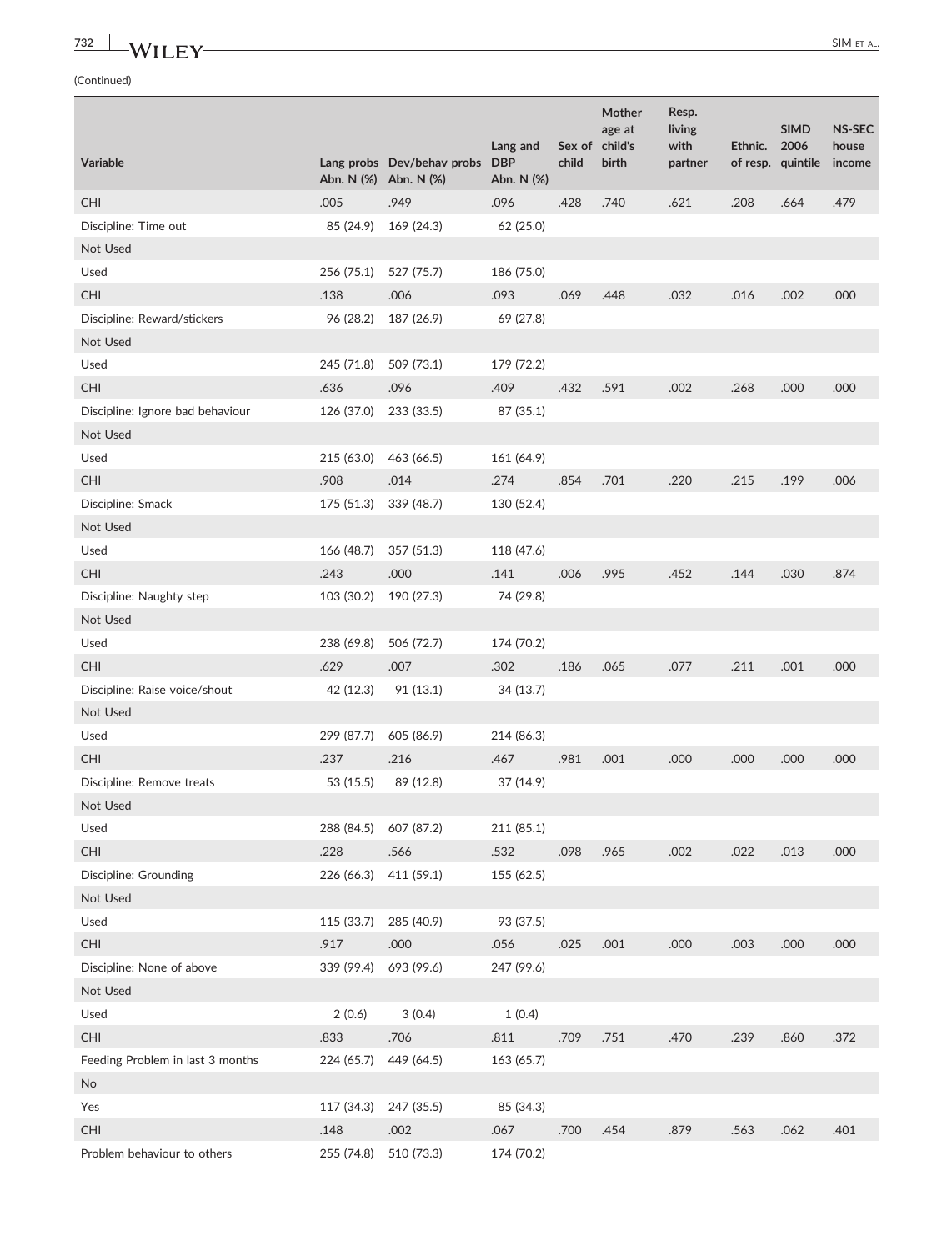| SIM ET AL. | $-MII$ EV | 733 |
|------------|-----------|-----|
|            | ----      |     |

|                                        |                       |                                |            |        | Mother            | Resp.          |         |                          |                 |
|----------------------------------------|-----------------------|--------------------------------|------------|--------|-------------------|----------------|---------|--------------------------|-----------------|
|                                        |                       |                                | Lang and   | Sex of | age at<br>child's | living<br>with | Ethnic. | <b>SIMD</b><br>2006      | NS-SEC<br>house |
| Variable                               | Abn. N (%) Abn. N (%) | Lang probs Dev/behav probs DBP | Abn. N (%) | child  | birth             | partner        |         | of resp. quintile income |                 |
| No                                     |                       |                                |            |        |                   |                |         |                          |                 |
| Yes                                    | 86 (25.2)             | 186 (26.7)                     | 74 (29.8)  |        |                   |                |         |                          |                 |
| CHI                                    | .000                  | .000                           | .000       | .000   | .000              | .000           | .195    | .000                     | .000            |
| Problem behaviour generally            | 224 (65.7)            | 416 (59.8)                     | 150 (60.5) |        |                   |                |         |                          |                 |
| No                                     |                       |                                |            |        |                   |                |         |                          |                 |
| Yes                                    | 117 (34.3)            | 280 (40.2)                     | 98 (39.5)  |        |                   |                |         |                          |                 |
| <b>CHI</b>                             | .000                  | .000                           | .000       | .100   | .000              | .001           | .802    | .001                     | .005            |
| Sibling relation problem last 3 months | 160 (56.1)            | 286 (51.0)                     | 108 (51.7) |        |                   |                |         |                          |                 |
| No                                     |                       |                                |            |        |                   |                |         |                          |                 |
| Yes                                    | 125 (43.9)            | 275 (49.0)                     | 101(48.3)  |        |                   |                |         |                          |                 |
| <b>CHI</b>                             | .005                  | .000                           | .000       | .059   | .000              | .000           | .292    | .000                     | .018            |
| SDQ emotional symptoms category        | 312 (91.5)            | 620 (89.1)                     | 226 (91.1) |        |                   |                |         |                          |                 |
| Normal                                 |                       |                                |            |        |                   |                |         |                          |                 |
| Abnormal                               | 26 (7.6)              | 71 (10.2)                      | 20(8.1)    |        |                   |                |         |                          |                 |
| CHI                                    | .146                  | .000                           | .001       |        |                   |                |         |                          |                 |
| SDQ total diffs category               | 298 (87.4)            | 597 (85.8)                     | 210 (84.7) |        |                   |                |         |                          |                 |
| Normal                                 |                       |                                |            |        |                   |                |         |                          |                 |
| Abnormal                               | 35 (10.3)             | 88 (12.6)                      | 33 (13.3)  |        |                   |                |         |                          |                 |
| <b>CHI</b>                             | .000                  | .000                           | .000       |        |                   |                |         |                          |                 |
| SDQ conduct problems category          | 273 (80.1)            | 515 (74.0)                     | 187 (75.4) |        |                   |                |         |                          |                 |
| Normal                                 |                       |                                |            |        |                   |                |         |                          |                 |
| Abnormal                               | 64 (18.8)             | 176 (25.3)                     | 58 (23.4)  |        |                   |                |         |                          |                 |
| <b>CHI</b>                             | .000                  | .000                           | .000       |        |                   |                |         |                          |                 |
| SDQ hyperactivity category             | 291 (85.3)            | 597 (85.8)                     | 206 (83.1) |        |                   |                |         |                          |                 |
| Normal                                 |                       |                                |            |        |                   |                |         |                          |                 |
| Abnormal                               | 46 (13.5)             | 91 (13.1)                      | 39 (15.7)  |        |                   |                |         |                          |                 |
| <b>CHI</b>                             | .000                  | .000                           | .000       |        |                   |                |         |                          |                 |
| SDQ peer problems category             | 294 (86.2) 598 (85.9) |                                | 210 (84.7) |        |                   |                |         |                          |                 |
| Normal                                 |                       |                                |            |        |                   |                |         |                          |                 |
| Abnormal                               | 40 (11.7)             | 91 (13.1)                      | 34 (13.7)  |        |                   |                |         |                          |                 |
| CHI                                    | .000                  | .000                           | .000       |        |                   |                |         |                          |                 |
| Emotional behavioural difficulties     | 192 (56.8)            | 371 (53.6)                     | 125 (50.8) |        |                   |                |         |                          |                 |
| Normal                                 |                       |                                |            |        |                   |                |         |                          |                 |
| Abnormal                               | 146 (43.2)            | 321 (46.4)                     | 121 (49.2) |        |                   |                |         |                          |                 |
| CHI                                    | .000                  | .000                           | .000       | .000   | .016              | .001           | .000    | .005                     | .000            |
| Length_Time_Diffs (>1 year)            | 55 (37.7)             | 136 (42.4)                     | 48 (39.7)  |        |                   |                |         |                          |                 |
| $\leq 1$ yr                            |                       |                                |            |        |                   |                |         |                          |                 |
| $> 1$ yr                               | 91 (62.3)             | 185 (57.6)                     | 73 (60.3)  |        |                   |                |         |                          |                 |
| CHI                                    | .013                  | .025                           | .008       | .000   | .000              | .001           | .006    | .008                     | .000            |
| Diffs_Upset_Distress_Child             | 50 (34.2)             | 97 (30.2)                      | 43 (35.5)  |        |                   |                |         |                          |                 |
| No                                     |                       |                                |            |        |                   |                |         |                          |                 |
| Yes                                    | 96 (65.8)             | 224 (69.8)                     | 78 (64.5)  |        |                   |                |         |                          |                 |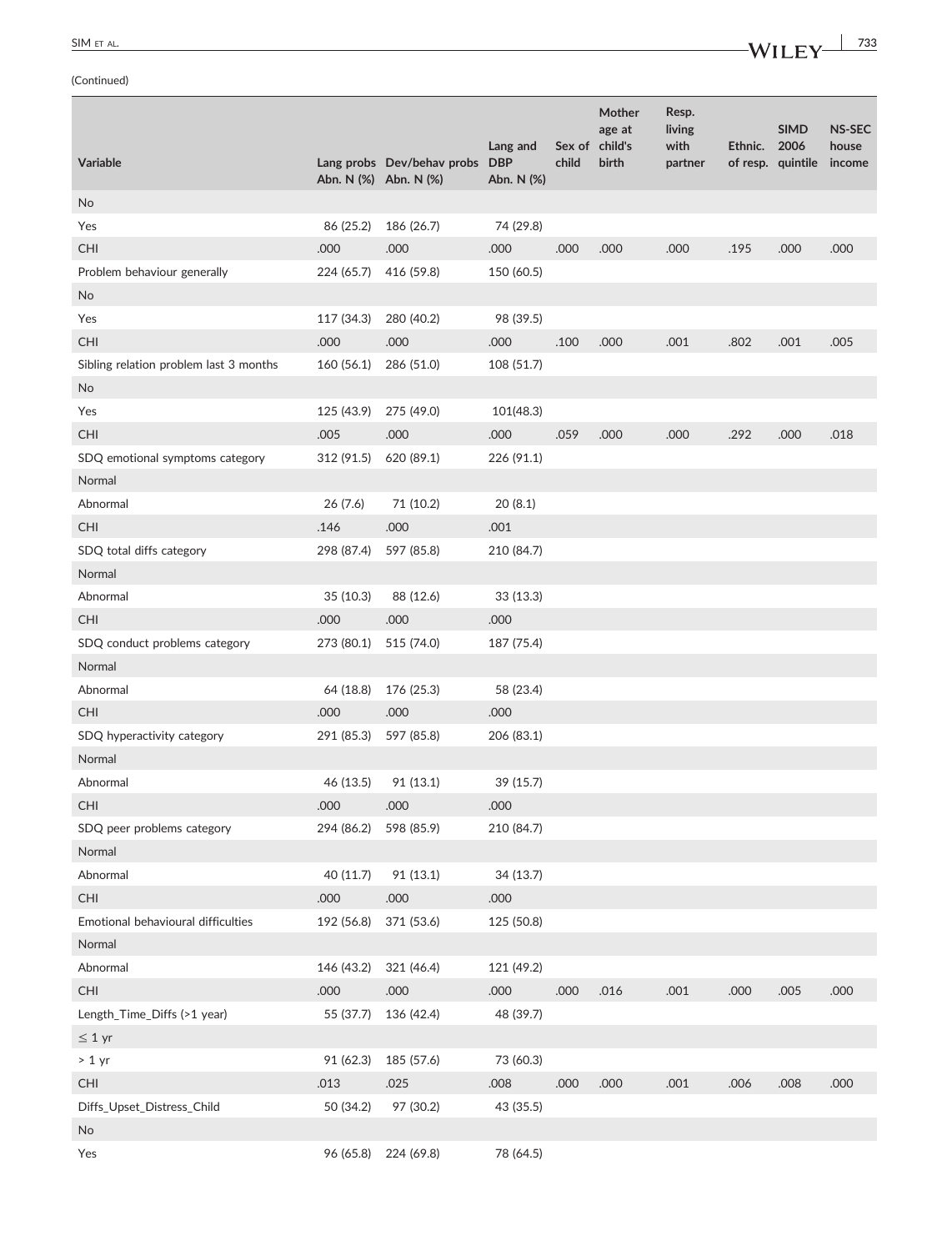# **734 WILEY** SIM ET AL.

|                                            |            |                                                     | Lang and                 |       | Mother<br>age at<br>Sex of child's | Resp.<br>living<br>with | Ethnic. | <b>SIMD</b><br>2006 | <b>NS-SEC</b><br>house |
|--------------------------------------------|------------|-----------------------------------------------------|--------------------------|-------|------------------------------------|-------------------------|---------|---------------------|------------------------|
| Variable                                   |            | Lang probs Dev/behav probs<br>Abn. N (%) Abn. N (%) | <b>DBP</b><br>Abn. N (%) | child | birth                              | partner                 |         | of resp. quintile   | income                 |
| CHI                                        | .653       | .116                                                | .720                     | .000  | .001                               | .001                    | .029    | .055                | .000                   |
| Diffs_Interfere_Childs_Life                | 51 (34.9)  | 122 (38.0)                                          | 38 (31.4)                |       |                                    |                         |         |                     |                        |
| No                                         |            |                                                     |                          |       |                                    |                         |         |                     |                        |
| Yes                                        | 95 (65.1)  | 199 (62.0)                                          | 83 (68.6)                |       |                                    |                         |         |                     |                        |
| <b>CHI</b>                                 | .025       | .005                                                | .001                     | .000  | .008                               | .000                    | .036    | .020                | .000                   |
| Diffs_Interfere_Child_Friend               | 57 (39.0)  | 130 (40.5)                                          | 45 (37.2)                |       |                                    |                         |         |                     |                        |
| No                                         |            |                                                     |                          |       |                                    |                         |         |                     |                        |
| Yes                                        | 89 (61.0)  | 191 (59.5)                                          | 76 (62.8)                |       |                                    |                         |         |                     |                        |
| <b>CHI</b>                                 | .035       | .001                                                | .001                     | .000  | .016                               | .001                    | .023    | .039                | .000                   |
| Diffs_Interfere_Class_Learning             | 37(25.5)   | 113 (35.4)                                          | 29 (24.2)                |       |                                    |                         |         |                     |                        |
| <b>No</b>                                  |            |                                                     |                          |       |                                    |                         |         |                     |                        |
| Yes                                        | 108 (74.5) | 206 (64.6)                                          | 91 (75.8)                |       |                                    |                         |         |                     |                        |
| CHI                                        | .000       | .022                                                | .000                     | .000  | .010                               | .001                    | .024    | .041                | .000                   |
| Diffs_Interfere_Leisure                    | 65 (44.5)  | 169 (52.6)                                          | 50 (41.3)                |       |                                    |                         |         |                     |                        |
| No                                         |            |                                                     |                          |       |                                    |                         |         |                     |                        |
| Yes                                        | 81 (55.5)  | 152 (47.4)                                          | 71 (58.7)                |       |                                    |                         |         |                     |                        |
| <b>CHI</b>                                 | .000       | .000                                                | .000                     | .000  | .020                               | .000                    | .037    | .067                | .000                   |
| Diffs_Burden_Family                        | 61 (41.8)  | 142 (44.2)                                          | 49 (40.5)                |       |                                    |                         |         |                     |                        |
| <b>No</b>                                  |            |                                                     |                          |       |                                    |                         |         |                     |                        |
| Yes                                        | 85 (58.2)  | 179 (55.8)                                          | 72 (59.5)                |       |                                    |                         |         |                     |                        |
| <b>CHI</b>                                 | .020       | .001                                                | .001                     | .000  | .001                               | .000                    | .034    | .031                | .000                   |
|                                            |            |                                                     |                          |       |                                    |                         |         |                     |                        |
| No. days books/Stories in last week<br>CHI | .152       | .000                                                | .002                     | .000  | .000                               | .000                    | .004    | .000                | .000                   |
| No. days play outdoors in last week        |            |                                                     |                          |       |                                    |                         |         |                     |                        |
|                                            |            |                                                     |                          |       |                                    |                         |         |                     |                        |
| <b>CHI</b>                                 | .995       | .220                                                | .402                     | .484  | .068                               | .062                    | .026    | .000                | .001                   |
| No. days painting/drawing in last week     |            |                                                     |                          |       |                                    |                         |         |                     |                        |
| <b>CHI</b>                                 | .026       | .011                                                | .005                     | .000  | .143                               | .037                    | .134    | .019                | .026                   |
| No. days nursery rhymes/songs in last week |            |                                                     |                          |       |                                    |                         |         |                     |                        |
| CHI                                        | .023       | .021                                                | .014                     | .000  | .005                               | .311                    | .007    | .007                | .001                   |
| No. days computer etc. in last week        |            |                                                     |                          |       |                                    |                         |         |                     |                        |
| CHI                                        | .787       | .771                                                | .738                     | .000  | .871                               | .382                    | .832    | .086                | .053                   |
| No. days watched TV >10 min last week      |            |                                                     |                          |       |                                    |                         |         |                     |                        |
| CHI                                        | .223       | .522                                                | .360                     | .202  | .102                               | .248                    | .722    | .002                | .666                   |
| Creative_Activity_Days_Per_Week            |            |                                                     |                          |       |                                    |                         |         |                     |                        |
| Normal                                     |            |                                                     |                          |       |                                    |                         |         |                     |                        |
| Abnormal                                   |            |                                                     |                          |       |                                    |                         |         |                     |                        |
| CHI                                        | .089       | .018                                                | .007                     |       |                                    |                         |         |                     |                        |
| Screen_Time_more10mins_Days_Per_Week       |            |                                                     |                          |       |                                    |                         |         |                     |                        |
| Normal                                     |            |                                                     |                          |       |                                    |                         |         |                     |                        |
| Abnormal                                   |            |                                                     |                          |       |                                    |                         |         |                     |                        |
| $\mathsf{CHI}$                             | .548       | .381                                                | .695                     |       |                                    |                         |         |                     |                        |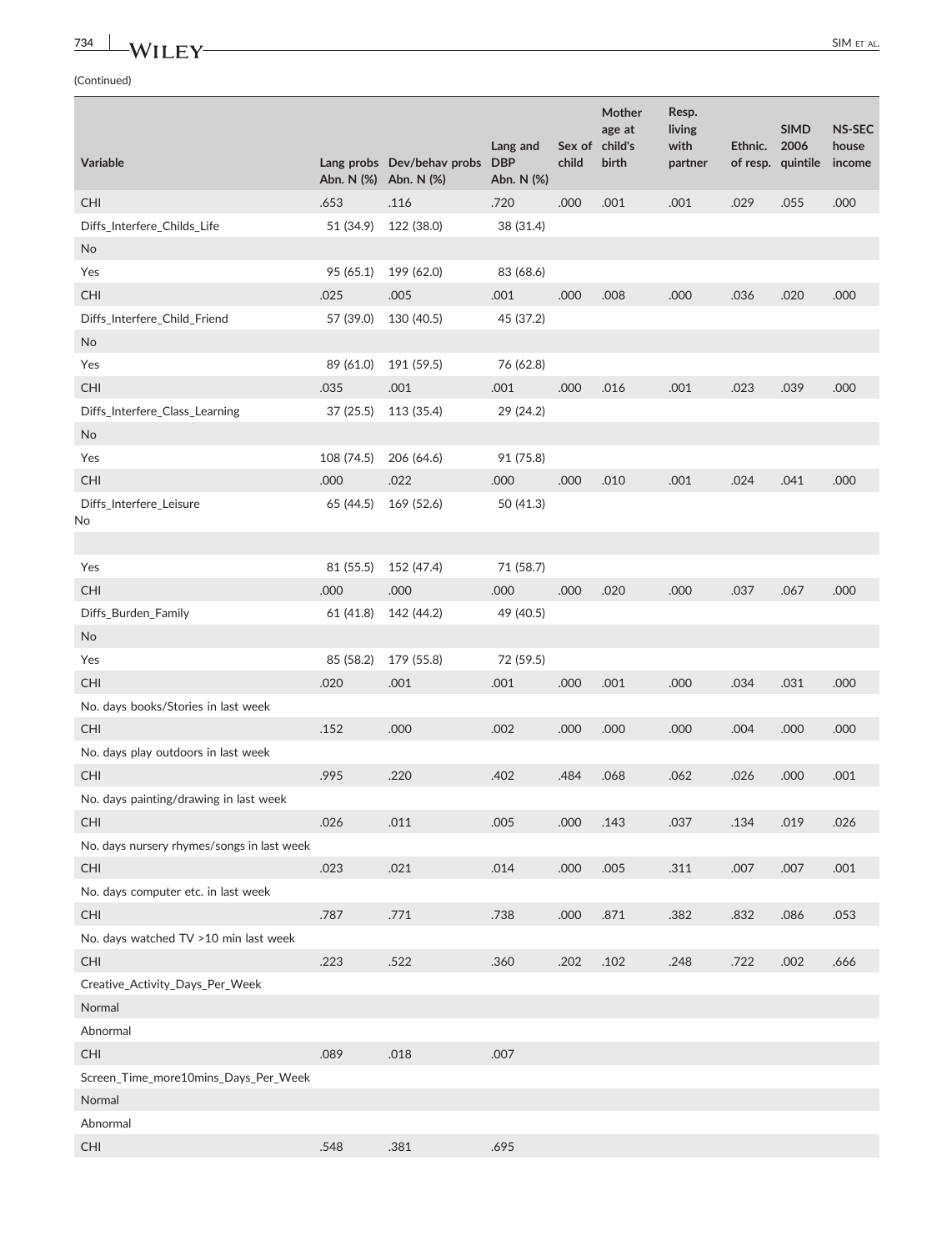# **SIM ET AL. 1998**

(Continued)

| Continued)                  |                       |                            |                                      |                 |                                      |                                    |         |                                          |                                  |
|-----------------------------|-----------------------|----------------------------|--------------------------------------|-----------------|--------------------------------------|------------------------------------|---------|------------------------------------------|----------------------------------|
| <b>Variable</b>             | Abn. N (%) Abn. N (%) | Lang probs Dev/behav probs | Lang and<br><b>DBP</b><br>Abn. N (%) | Sex of<br>child | Mother<br>age at<br>child's<br>birth | Resp.<br>living<br>with<br>partner | Ethnic. | <b>SIMD</b><br>2006<br>of resp. quintile | <b>NS-SEC</b><br>house<br>income |
| Child_General_Health        | 337 (98.8)            | 686 (98.6)                 | 244 (98.4)                           |                 |                                      |                                    |         |                                          |                                  |
| Good                        |                       |                            |                                      |                 |                                      |                                    |         |                                          |                                  |
| Bad                         | 4(1.2)                | 10(1.4)                    | 4(1.6)                               |                 |                                      |                                    |         |                                          |                                  |
| <b>CHI</b>                  | .140                  | .001                       | .002                                 | .449            | .000                                 | .198                               | .325    | .162                                     | .000                             |
| Same longstanding illness   | 51 (78.5)             | 88 (82.2)                  | 44 (81.5)                            |                 |                                      |                                    |         |                                          |                                  |
| Yes                         |                       |                            |                                      |                 |                                      |                                    |         |                                          |                                  |
| <b>No</b>                   | 14 (21.5)             | 19 (17.8)                  | 10(18.5)                             |                 |                                      |                                    |         |                                          |                                  |
| <b>CHI</b>                  | .899                  | .306                       | .543                                 | .606            | .963                                 | .801                               | .458    | .887                                     | .773                             |
| New longstanding illness    | 53 (15.5)             | 104 (14.9)                 | 43 (17.3)                            |                 |                                      |                                    |         |                                          |                                  |
| Yes                         |                       |                            |                                      |                 |                                      |                                    |         |                                          |                                  |
| No                          | 288 (84.5)            | 592 (85.1)                 | 205 (82.7)                           |                 |                                      |                                    |         |                                          |                                  |
| <b>CHI</b>                  | .005                  | .000                       | .000                                 | .029            | .005                                 | .081                               | .056    | .016                                     | .016                             |
| Accident reg health censice |                       |                            |                                      |                 |                                      |                                    |         |                                          |                                  |

Accident req. health service

| <b>No</b>                      |            |            |            |      |      |      |      |      |      |
|--------------------------------|------------|------------|------------|------|------|------|------|------|------|
| Yes                            |            |            |            |      |      |      |      |      |      |
| <b>CHI</b>                     | .128       | .222       | .052       | .135 | .697 | .001 | .272 | .488 | .012 |
| BMI out with ISD healthy range | 233 (74.4) | 467 (72.7) | 165(72.7)  |      |      |      |      |      |      |
| Normal                         |            |            |            |      |      |      |      |      |      |
| Abnormal                       | 80 (25.6)  | 175 (27.3) | 62 (27.3)  |      |      |      |      |      |      |
| <b>CHI</b>                     | .955       | .290       | .522       | .171 | .050 | .002 | .961 | .082 | .144 |
| Overweight/obese               | 235 (75.1) | 479 (74.6) | 166 (73.1) |      |      |      |      |      |      |
| Normal                         |            |            |            |      |      |      |      |      |      |
| Abnormal                       | 78 (24.9)  | 163 (25.4) | 61 (26.9)  |      |      |      |      |      |      |
| <b>CHI</b>                     | .691       | .351       | .306       | .072 | .131 | .005 | .498 | .077 | .172 |

# **APPENDIX C**

# **PRINCIPAL COMPONENTS FACTOR ANALYSIS**

Presented is a summary of key results from the factor analysis to explore assignment of outcome variables to outcome domains. A principal component analysis was conducted with oblimin rotations (based on assumption of overlap between components), a fixed number of factors extracted  $(n = 4)$ , and coefficient suppression below the value of 0.3.

1. Scree plot of outcome variables.



NB. Lines of inflexion indicate alternative cut-points for number of components